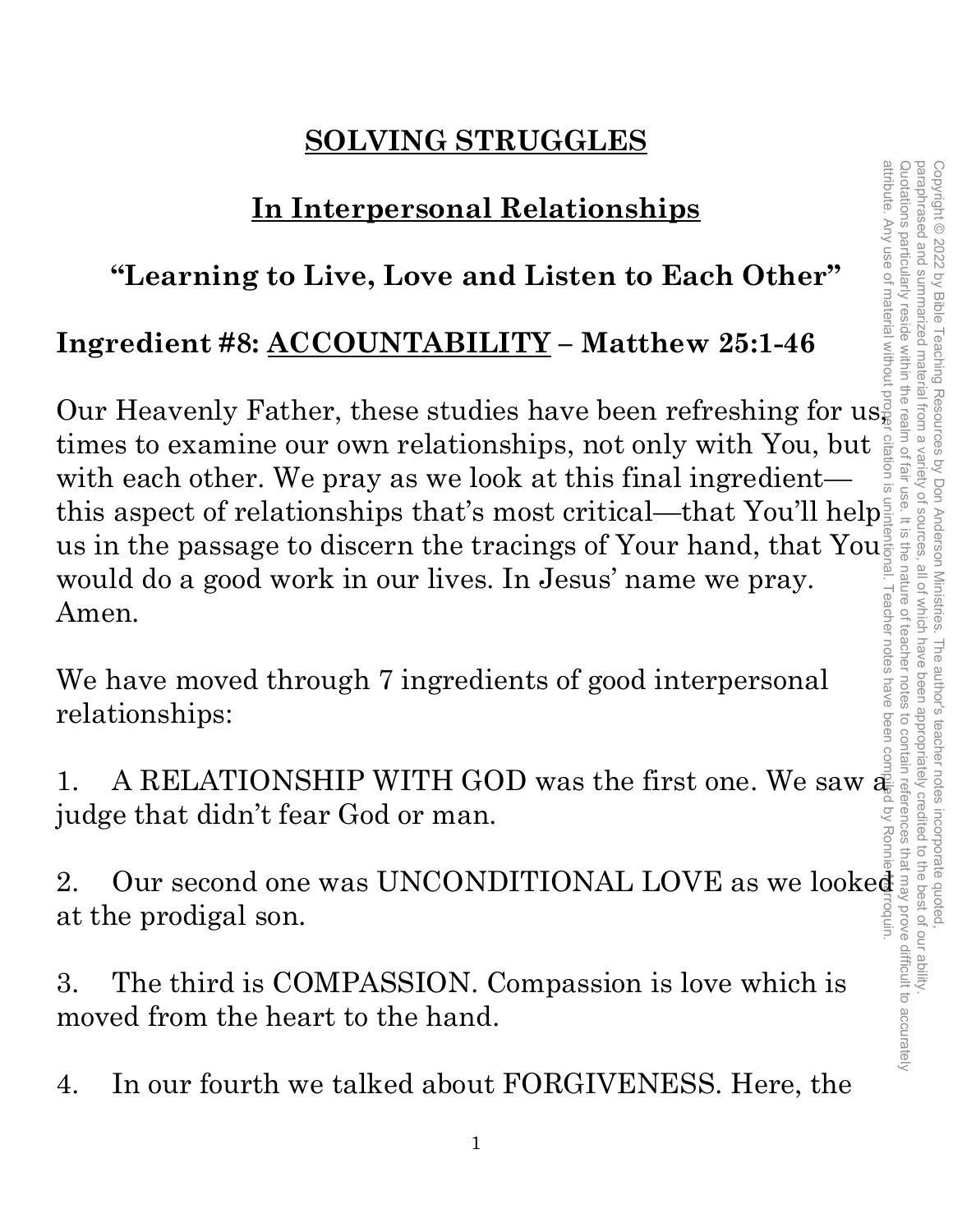Lord Jesus tells a parable of a man who is forgiven 20 million dollars and couldn't turn around and forgive 20 dollars from another friend. This indicates that in interpersonal relationships we must be willing to forgive.

- 5. And then the fifth one was SENSITIVITY.
- 6. The sixth one—INTEGRITY.

7. And last week we talked together about LOYALTY. God is faithful and loyal and we used that as the basis for our study.

You'll notice that our subject is ACCOUNTABILITY.

First of all, scriptural responsibilities for relationships. We've given you 37 commands from scripture that we should do for meditate on them.

given you of commands from scripture that we should do for<br>each other in interpersonal relationships. Study them over and<br>meditate on them.<br>We have the illustration as a resource and in the middle we<br>have Correct Positive We have the illustration as a resource and in the middle we have Correct Positive Thinking/Feeling/Acting and Correct Negative Thinking/Feeling/Acting. He's living at the top of the page.

The person at the bottom of the gauge is focused on himself/herself or he/she is under depression and belongs down at the bottom of the page.

Looking at the characters in the parable, what are the words that characterize these individuals as we walk our way through the study?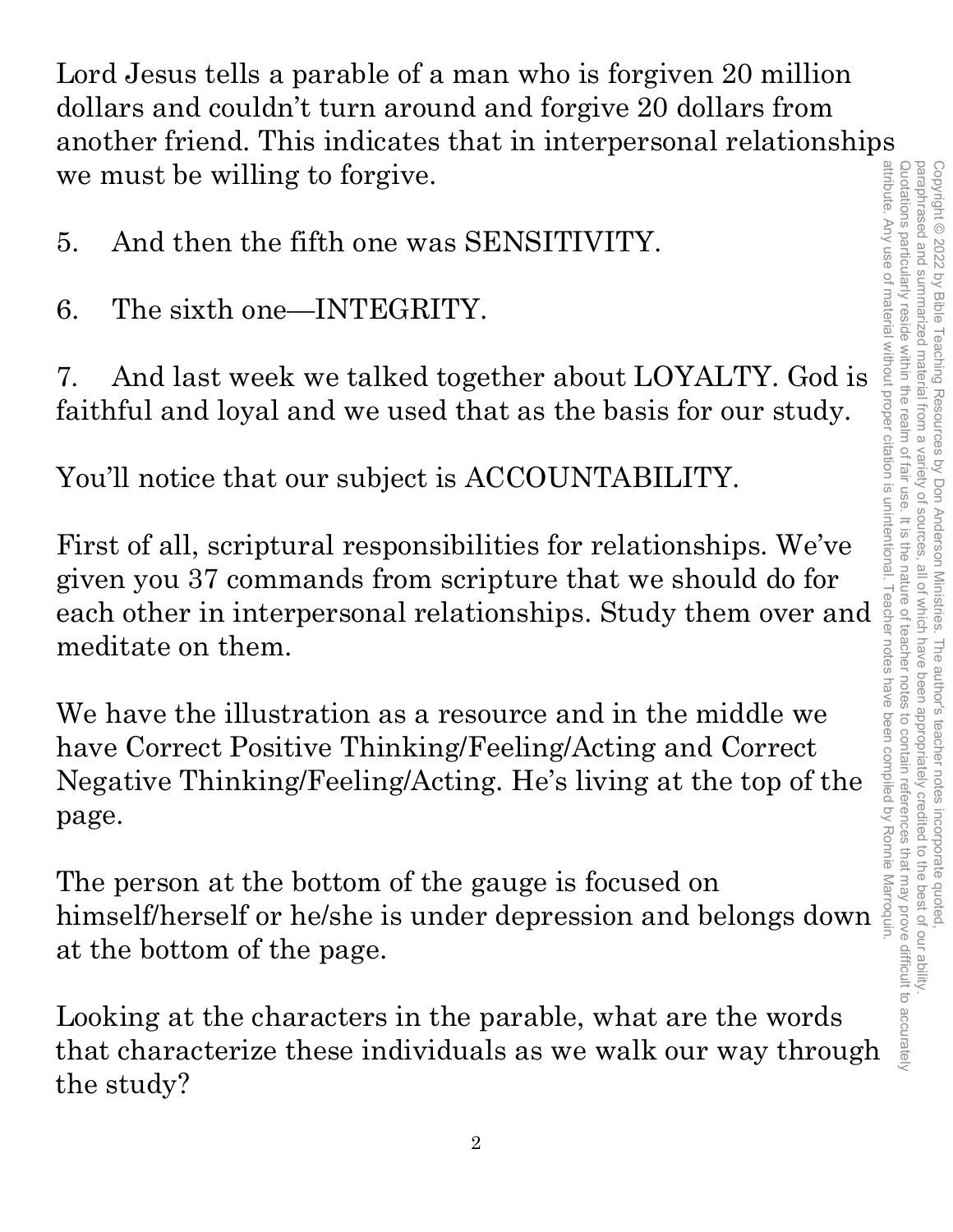(Evangelical Council for Financial Accountability, September 21, 1989, Senator Mark O. Hatfield)

The word "accountability" holds a great many meanings: a<br>Senator is accountable to his constituents, any government is<br>accountable to the people who pay its bills, and businesses are<br>accountable to their customers. But to attribute. Any attribute. Any use of material without proper citation is unintentional. Teacher notes have been compiled by Ronnie Marroquin.The word "accountability" holds a great many meanings: a Senator is accountable to his constituents, any government is **USe of** accountable to the people who pay its bills, and businesses are accountable, as Christians we are ultimately accountable to God and the witness of His Son.

Like a Senator running for re-election, our record of service to Him here on earth will be open for inspection: we will be held accountable for the lives we have led—from our smallest thoughts to our largest actions. But unlike politics—where there is always time to correct the record just before the election— Christian living demands attention moment by moment.

Christ told His disciples: "Be dressed, ready for service and keep" your lamps burning–like men waiting for their master to return from a wedding banquet so that when he comes and knocks they can immediately open the door for him" (Luke 12:35).

Our lives are nothing more than a path to that door: have we cluttered them with selfishness and greed, or is the path clear of debris? When Christ knocks—are we too busy, too distracted, to encumbered to notice? Or are we dressed for service and ready to answer?

We speak of the seduction and corruption of political power and prestige, but do we realize that even the institutions we have

Š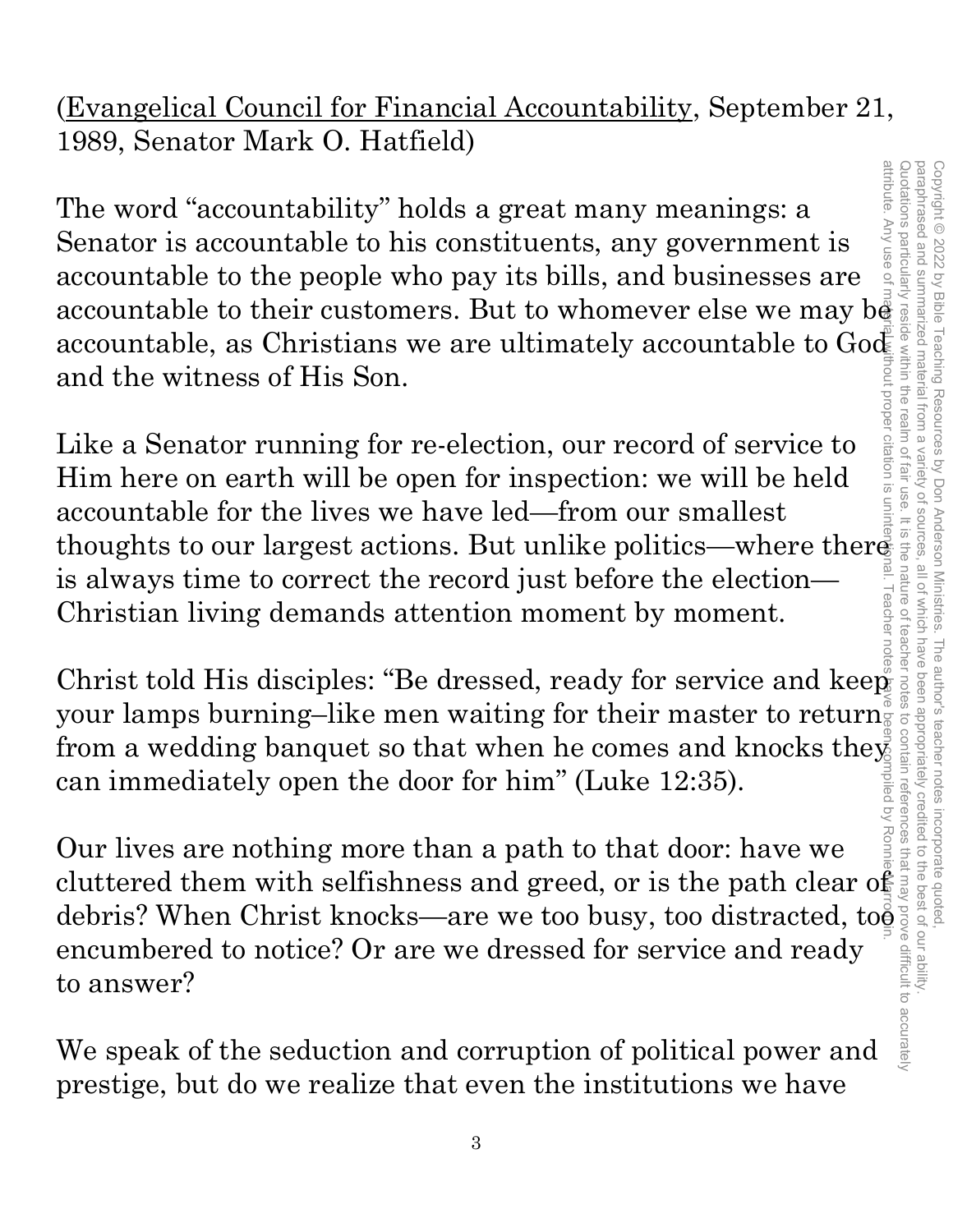created to serve Christ can seduce and corrupt? In raising money for the cause of Christ—have we become too busy, too careless to keep our record of accountability? Are we accountable for our use of the power and prestige we gain through our work for Christ—do we nurture it for His service or do we manipulate it for one's own gain?

And perhaps most importantly, what about our accountability for our relationships with the people who he puts in our path? Do we treat them as a means—or as an end? Have we treated the least among us as if they are annoying hurdles placed between us and bigger and better things—or have we treated them as the ultimate bigger and better thing, Christ Himself? (source unknown)

Then he ended his words with an illustration:

In Shusaku Endo's *The Samurai*, the story is told of a 17th century Franciscan missionary named Father Velasco who wants nothing more than to become the Bishop of Japan. Ultimately jailed and sentenced to death by the Japanese shogun, Father Velasco is given the opportunity to offer his last confession [and these are his words]:

"My haughtiness and pride have misled and wounded many people," he says. "I sought to satisfy my own pride by taking the name of God in vain. I confused my own will with the will of God. There have been times when I hated God, because God's will was not in accordance with my will. I have even denied God because God ignored my wishes. I was not aware of my own pride and my lust for conquest. I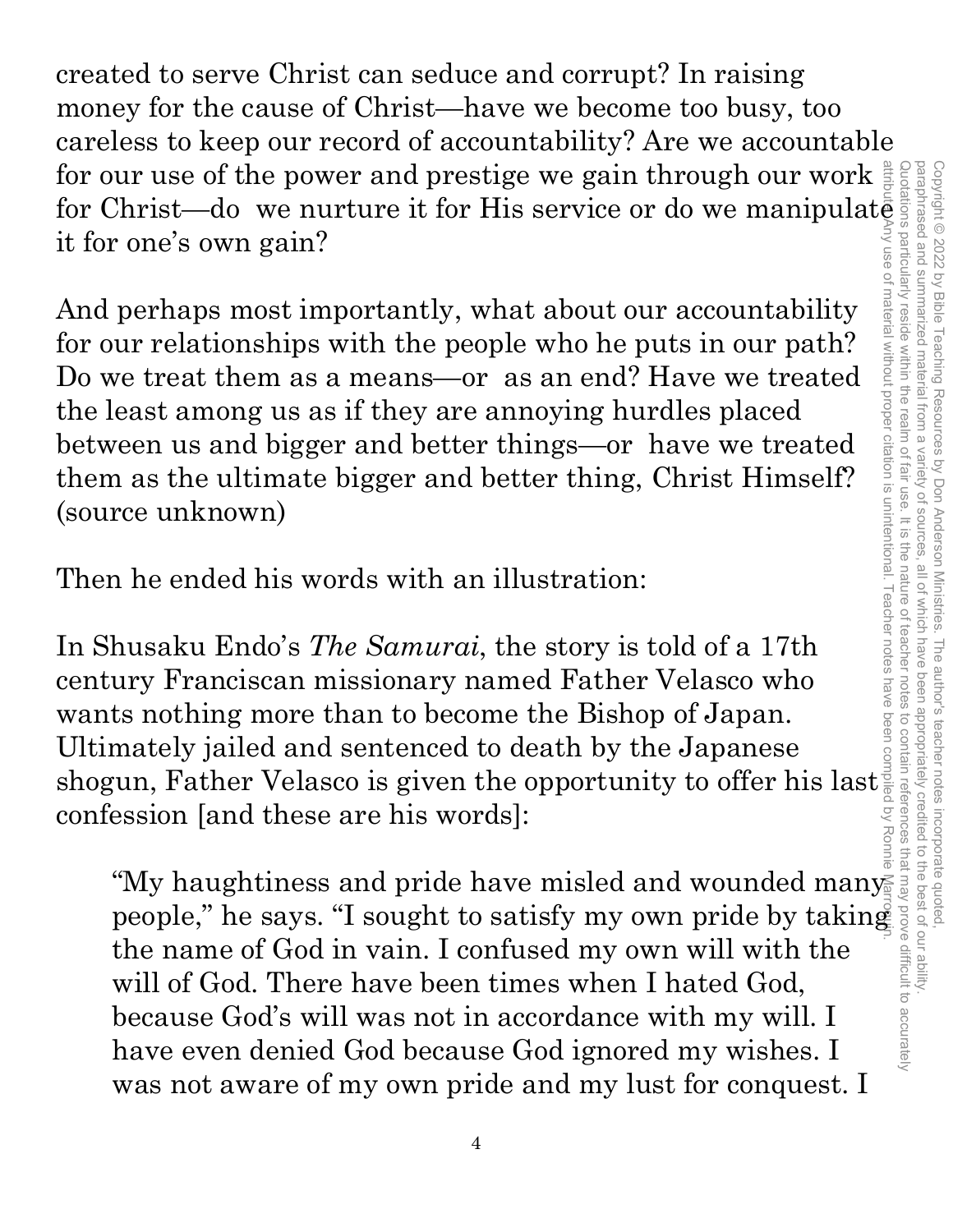paraphrased and summarized material from a variety of attribute. Any use of material without proper citation is unintentional. Teacher notes have been compiled by Ronnie Marroquin.Quotations particularly reside within the realm of fair use. It is the nature of teacher notes to contain references that may prove difficult to accurately paraphrased and summarized material from a variety of sources, all of which have been appropriately credited to the best of our ability. Copyright © 2022 by Bible Teaching Resources by Don Anderson Ministries. The author's teacher notes incorporate quoted Copyright © 2022 by Bible Teaching Resources by Don Anderson Ministries. The author's teacher notes incorporate quoted, all of which have been appropriately credited to the best of our ability

flattered myself that they were all for the sake of God." (source unknown)

And then he concludes by saying:

Few of us face death the way Father Velasco did, and few of us have the opportunity to offer our final confession, our final testament. But as men and women who have committed And then he concludes by saying:<br>
Few of us face death the way Father Velasco did, and few of us<br>
have the opportunity to offer our final confession, our final<br>
testament. But as men and women who have committed<br>
ourselve not to come in a final moment of revelation. Instead, it should be a constant part of our lives—a constant companion for our witness.

(source unknown)

Now when it comes to the whole realm of accountability, one of the things that is clearly stated in these parables is that the Lord is deeply concerned.

We are dealing with an issue that is so critical. Christ is going  $t\ddot{\theta}$ be hanging on the cross within a couple of days. These parables were told on Wednesday. He's in the upper room on Thursday and He's hanging on the cross on Friday. This is His last public ministry. These are the last stories that He tells and each one of the stories has the word accountability tucked into it.

He's talking primarily about the day of His coming, but in the day of His coming is the ultimate accountability because we have been given gifts and abilities and talents. He's going to hold us accountable for what He has given to us.

We're going to look at: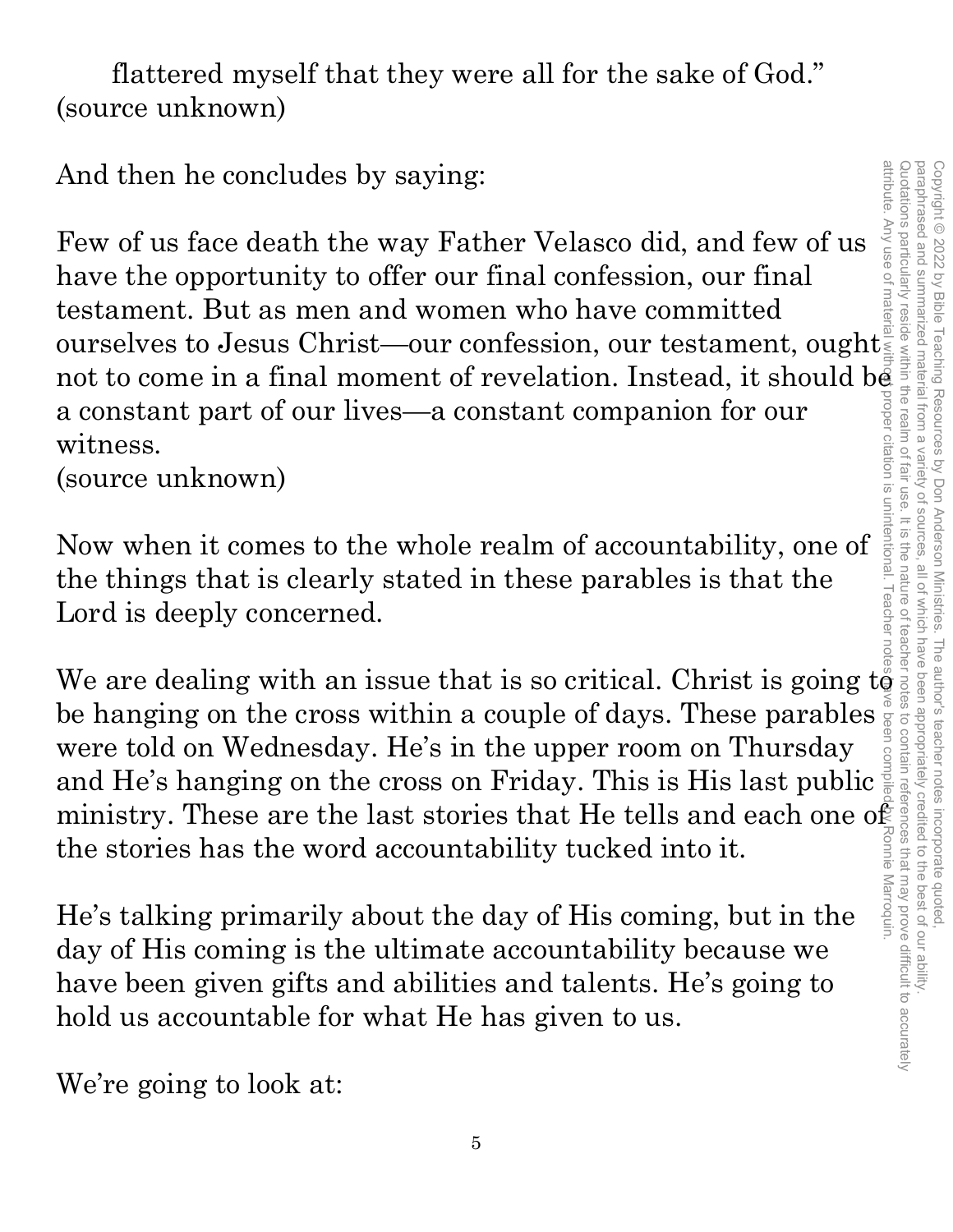I. The Foolish and the Prudent Virgins—25:1-13

- A. The Desire—verses 1-4
- B. The Delay—verses 5-6
- C. The Dilemma—verses 7-10
- D. The Door—verses 11-13
- II. The Story of the Talents—25:14-30
	- A. The Responsibility—verses 14-15
	- B. The Response—verses 16-18
	- C. The Return—verses 19-27
	- D. The Reckoning—verses 28-30
- III. The Sheep and the Goats—25:31-46
	- A. The Coming—verses 31-33
	- B. The Compassion—verses 34-40
	- C. The Condemnation—verses 41-45
	- D. The Consignment—verse 46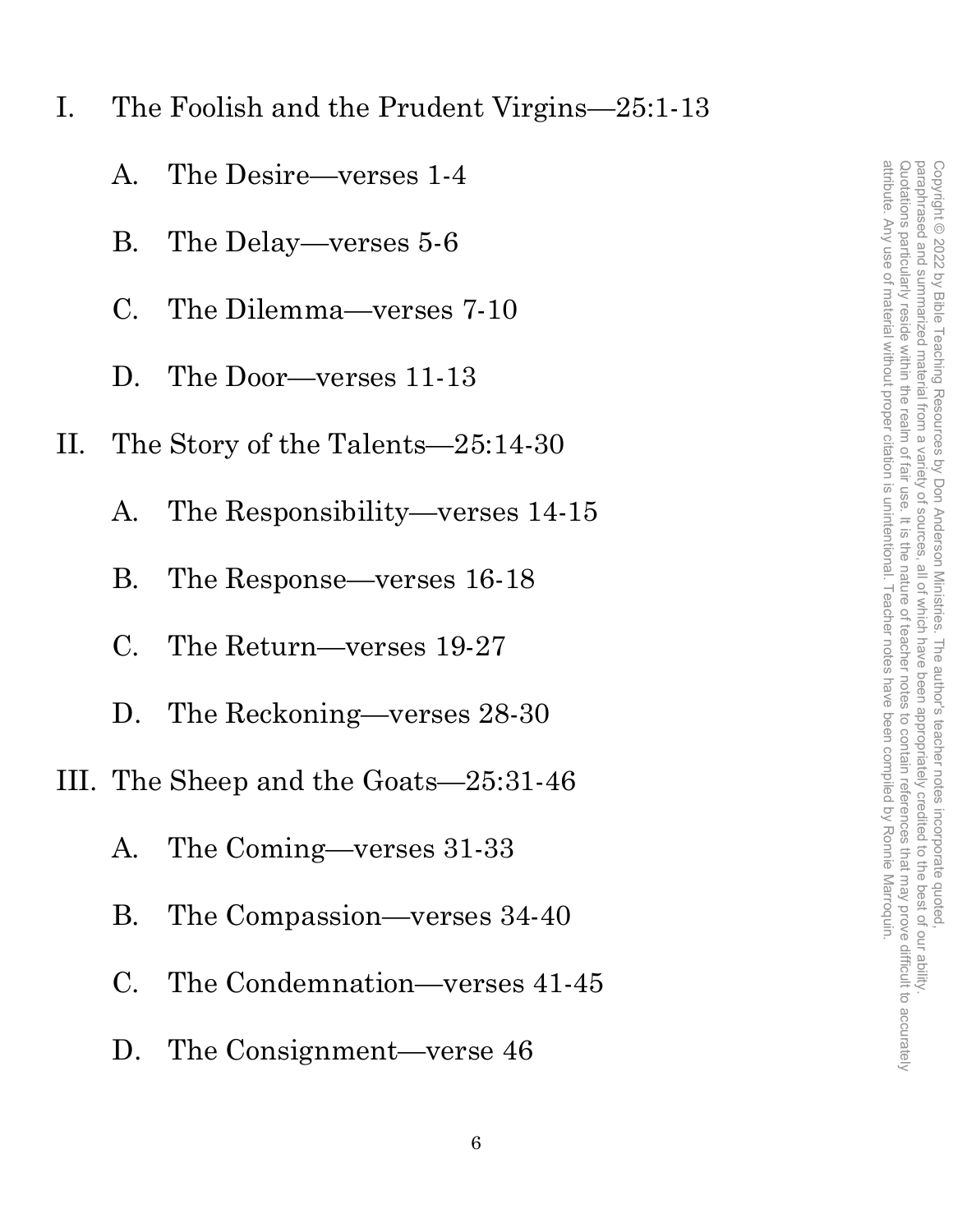paraphrased and summarized material from a attribute. Any use of material without proper citation is unintentional. Teacher notes have been compiled by Ronnie Marroquin.Quotations particularly reside within the realm of fair use. It is the nature of teacher notes to contain references that may prove difficult to accurately paraphrased and summarized material from a variety of sources, all of which have been appropriately credited to the best of our ability. Copyright © 2022 by Bible Teaching Resources by Don Anderson Ministries. The author's teacher notes incorporate quoted Copyright © 2022 by Bible Teaching Resources by Don Anderson Ministries. The author's teacher notes incorporate quoted, variety of sources. , all of which have been appropriately credited to the best of our ability.

Let's take the outline and walk through with the subject of accountability in the back of our minds in interpersonal relationships.

Are you willing to be transparent enough with someone in an interpersonal relationship that you would enter into accountability?

Accountability is an ingredient that is neglected. If you really want to achieve something in your life, then enter into an accountability relationship with somebody—men with men, women with women, and men and women as couples, and as friends—to do this kind of thing is to bring real joy and blessing into your life. Recognize that our ultimate accountability is to God as we look at these stories.

- I. The Foolish and the Prudent Virgins—25:1-13
- A. The DESIRE—verses 1-4
- **v. 1 Then the kingdom of heaven will be comparable to ten virgins, who took their lamps, and went out to meet the bridegroom.**

"Then the kingdom of heaven will be comparable to ten virgins, who took their lamps, and went out to meet the bridegroom."

The "kingdom of heaven" is always the picture of the King being absent. He is in heaven and He's coming again to set up His kingdom.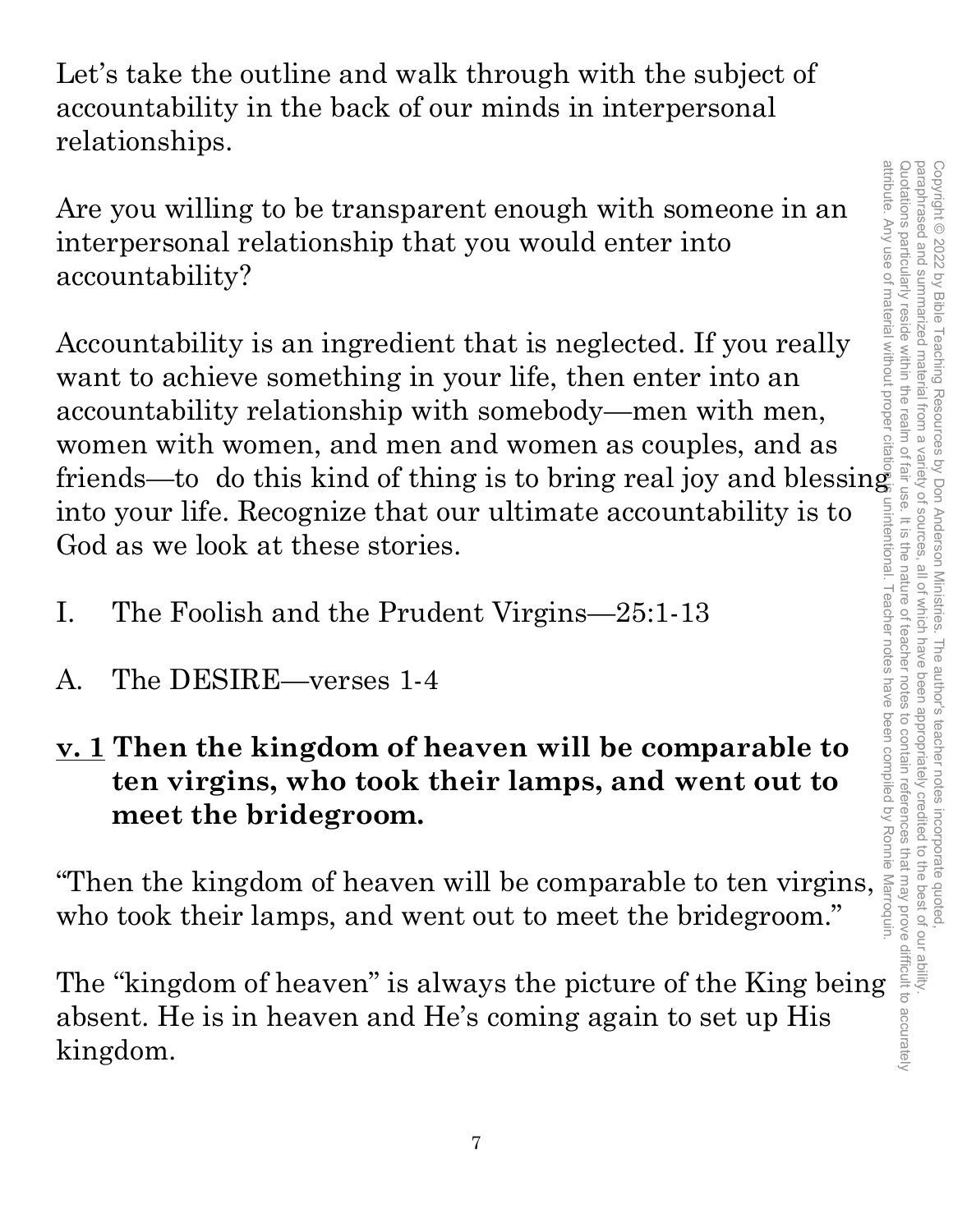Here we have a picture of these virgins who are coming out to have the bridegroom come. The wedding invitations have already been sent out a year ago. We're ready for the consummation of the marriage relationship.

They always had a year here. When they had this contract and the invitations were sent out, the time came for the bridegroom to go to the home of the bride to claim her hand. You never really knew how much the bride's father was going to do and what kind of party they were going to put on and how long they were going to be.

When the bridegroom brought his bride back to his house to celebrate and consummate the marriage, and all that's involved $\frac{1}{2}$ in that, you never knew how long it was going to be from the time he went to claim her until he came back to actually consummate the marriage there in his own home.

So these girls are all aware that the bridegroom has gone and he is coming back again with his bride. Jesus Christ left over  $2,\!000^\circ_\mathrm{\tiny\rm S}$ years ago. And those angelic messengers, as Christ disappeared<sup>s</sup> ascending into heaven, said, "Why are you standing here? This same Jesus who is gone into heaven is gonna come in like manner."

He uses the story of these ten girls who are waiting for the coming of the bridegroom.

# **v. 2 Now five of them were foolish, and five were prudent.**

"Now five of them were foolish, and five were prudent."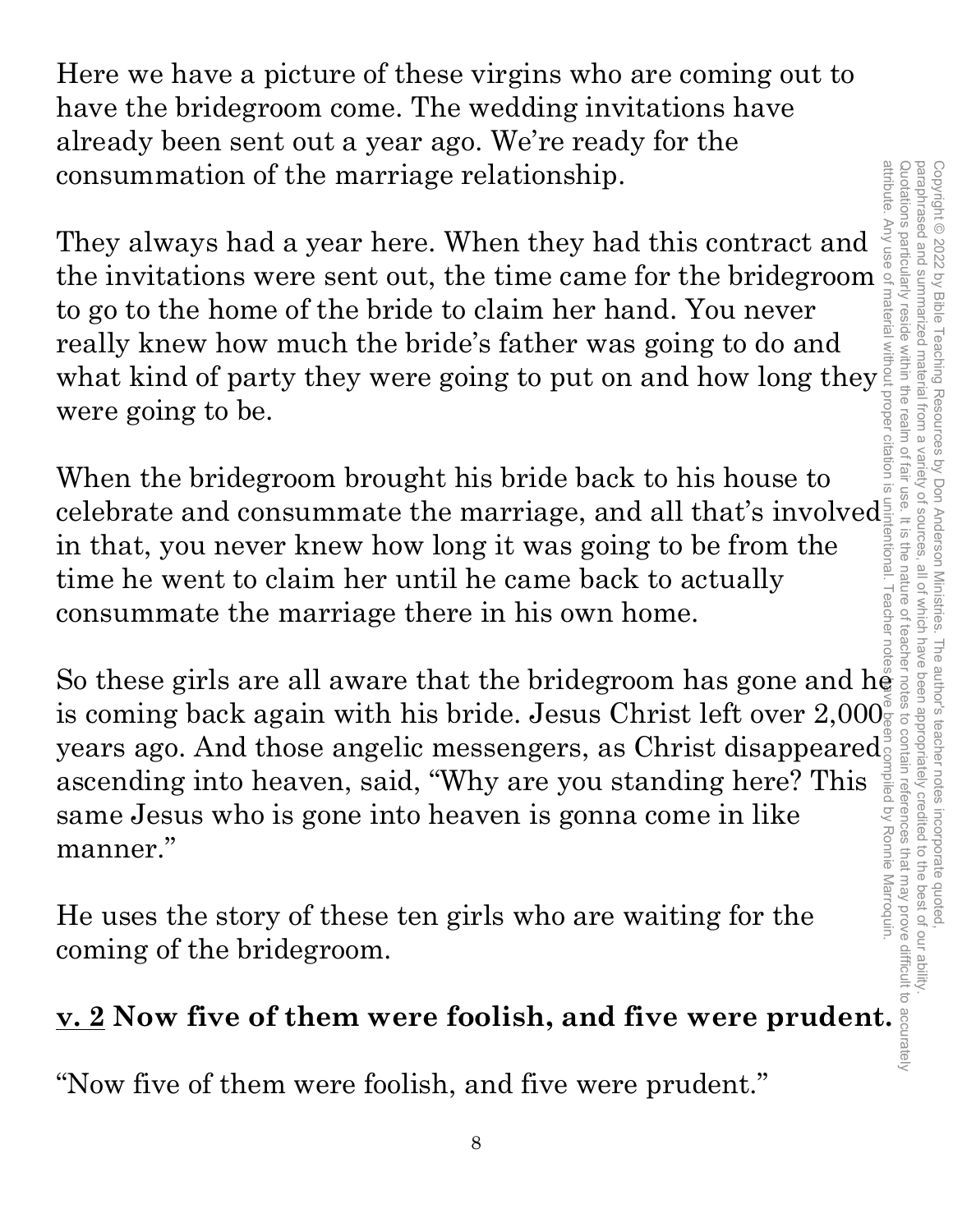Why would these girls go out there to this place of waiting and be so foolish?

# **v. 3 For when the foolish took their lamps, they took no oil with them.**

"For when the foolish took their lamps, they took no oil with them."

Now what is it that causes them to act like that? Don't they know that cars run on gas and you do have to change the oil once in a while? Don't they know that lamps burn oil? Then when the foolish took their lamps, they took no<br>
oil with them.<br>
"For when the foolish took their lamps, they took no oil with<br>
them."<br>
Now what is it that causes them to act like that? Don't they<br>
know that cars run on g

# **v. 4 But the prudent took oil in containers along with their lamps.**

"But the prudent took oil in containers along with their lamps."

They're shrewd. They're ready for any eventuality to immediately trim their lamps and to go forth.

What words could you pick out that characterized these 5 girls without any oil? Why would they be out there like that? You've got to put them down at the bottom of the page somewhere because they certainly had Incorrect Thinking/Feeling/Acting.

They're incompetent and self-reliant. Their lamps are going to burn without oil. Immaturity, inept, ignorant. And selfdeception certainly fits here. We have them at the bottom of the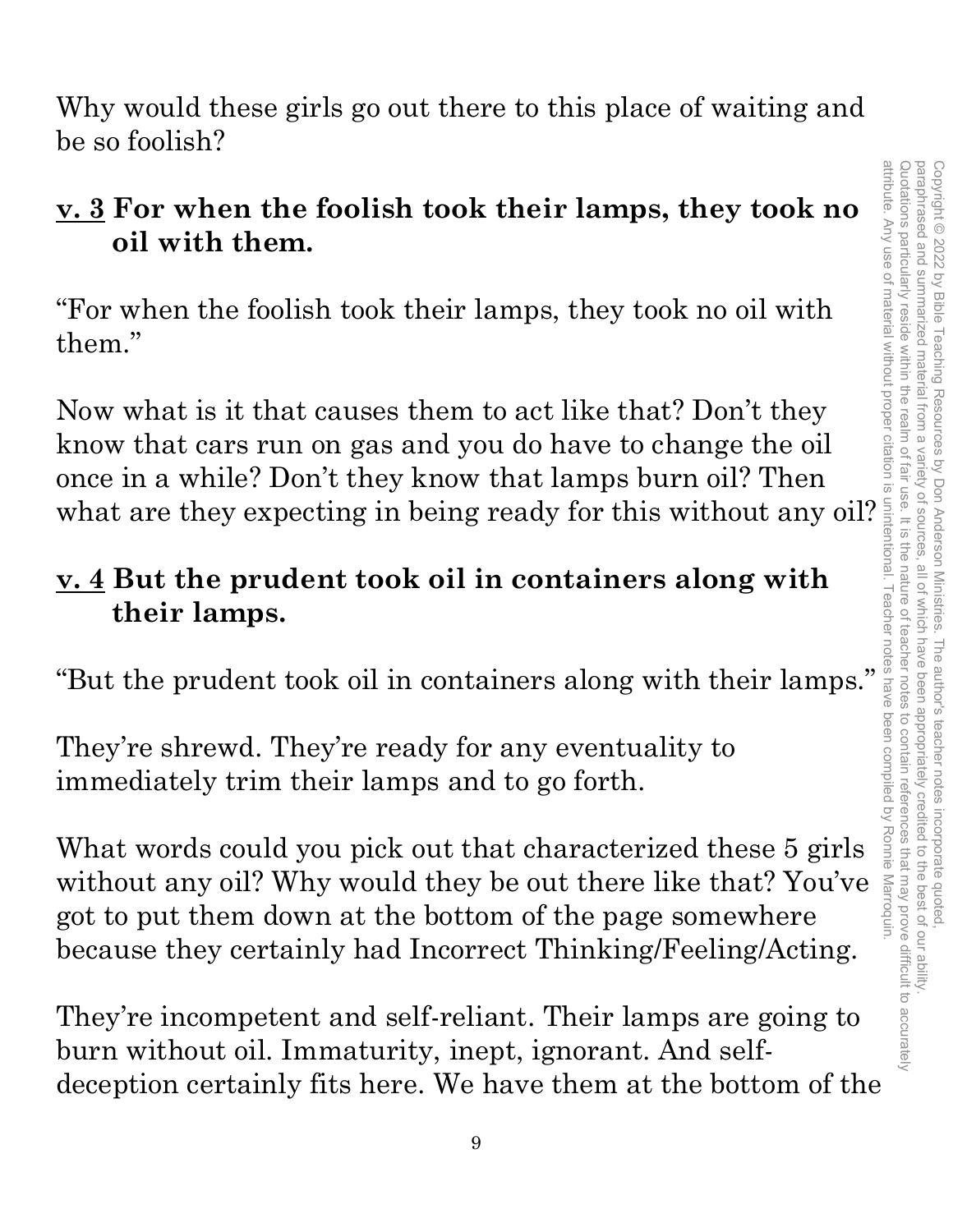paraphrased and summarized attribute. Any use of material without proper citation is unintentional. Teacher notes have been compiled by Ronnie Marroquin.Quotations particularly reside within the realm of Quotations particularly reside within the realm of fair use. It is the nature of teacher notes to contain references that may prove difficult to accurately paraphrased and summarized material from a variety of sources, all of which have been appropriately credited to the best of our ability. Copyright © 2022 by Bible Teaching Resources Copyright © 2022 by Bible Teaching Resources by Don Anderson Ministries. The author's teacher notes incorporate quoted, material variety of by Don Anderson Ministries fair use. It is the nature of sources all of The author's teacher notes incorporate quoted motes to contain references that may prove difficult to accurately dpropriately credited to the best of our ability

page and they're going to suffer for that as we look at what takes place now in verses 5 and 6.

B. The DELAY—verses 5-6

# **v. 5 Now while the bridegroom was delaying, they all became drowsy and were sleeping.**

"Now while the bridegroom was delaying, they all became drowsy and were sleeping."

Isn't it interesting that all the girls are the same? They all went out to see Him. They all got sleepy. They all went to sleep. Everything is the same except for the fact that they just didn't prepare for what's about to take place.

They've not accepted the fact that they're going to be held accountable for a lamp that is burning and the need for oil. And so, here they are.

# **v. 6 But at midnight there arose a shout: "Behold, the bridegroom! Come out to meet him!**

"But at midnight there arose a shout: 'Behold, the bridegroom! Come out to meet him!"

C. The DILEMMA—verses 7-10

# **v. 7 Then all those virgins arose and trimmed their lamps.**

"Then all those virgins arose and trimmed their lamps."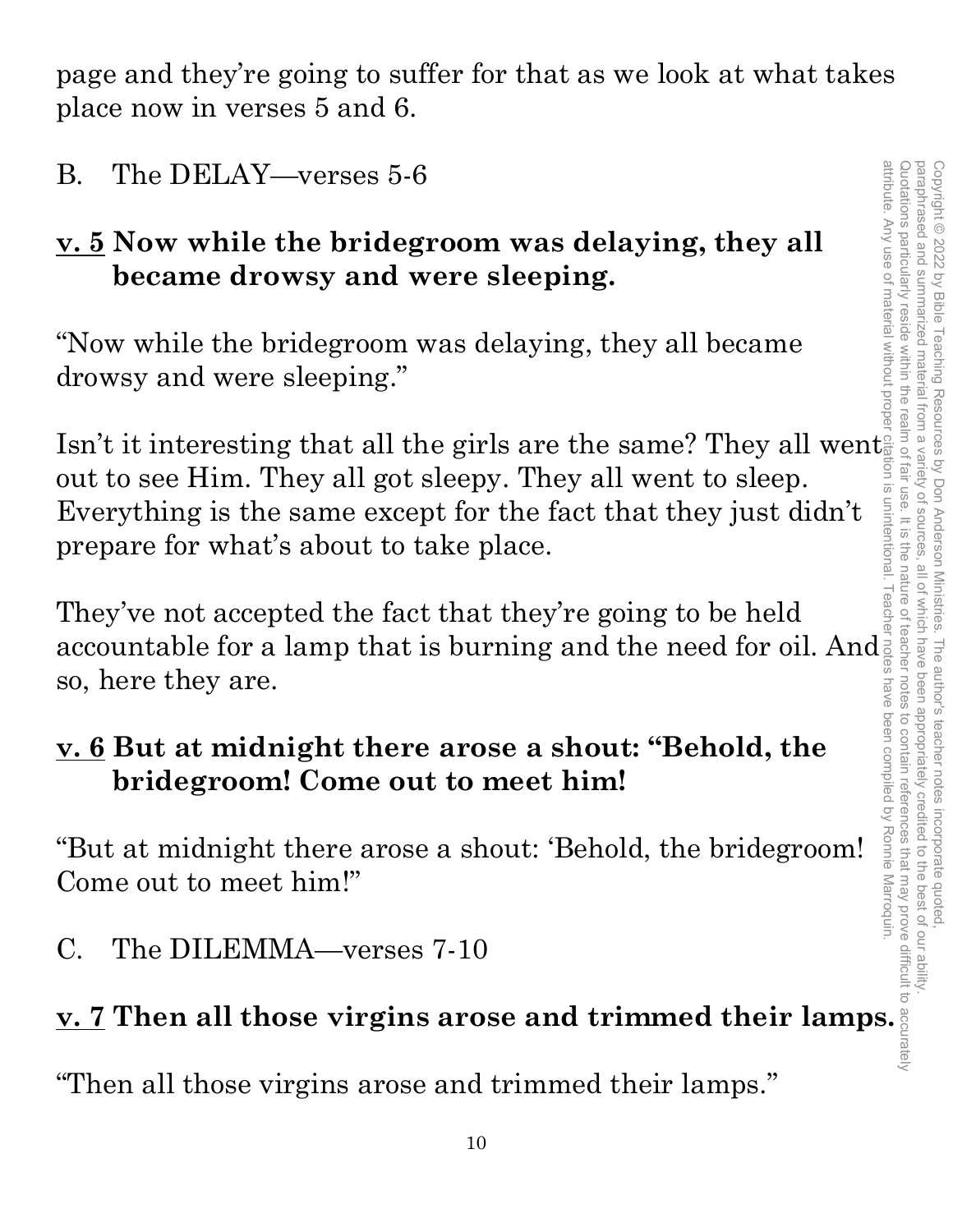paraphrased and summarized attribute. Any use of material without proper citation is unintentional. Teacher notes have been compiled by Ronnie Marroquin.Quotations particularly reside within the realm of fair use. It is the nature of teacher notes to contain references that may prove difficult to accurately paraphrased and summarized material from a variety of sources, all of which have been appropriately credited to the best of our ability. Copyright © 2022 by Bible Teaching Resources Copyright © 2022 by Bible Teaching Resources by Don Anderson Ministries. The author's teacher notes incorporate quoted, I material from a variety of sources by Don Anderson Ministries. The author's teacher notes incorporate quoted **ISUOII** all of which have been appropriately credited to the best of our ability

The five girls that don't have any oil in their lamps are lighting up along with the other girls who have oil in their lamps.

# **v. 8 And the foolish said to the prudent: "Give us some of your oil, for our lamps are going out."**

"And the foolish said to the prudent: 'Give us some of your oil, for our lamps are going out.'"

They just figured out that lamps burn oil. So their lights are going out.

# **v. 9 But the prudent answered, saying, "No, there may not be enough for us and you. Rather be going to those who are selling and buy for yourselves."**

"But the prudent answered, saying, 'No, there may not be enough for us and you. Rather be going to those who are selling and buy for yourselves.'"

What does that tell you? This tells you that half of the people are going to be unprepared when Christ comes. You have half of them that are prudent and ready. The whole business of accountability is seen in the story. These girls did not think that it was going to be necessary for them to have oil. They rationalized it away. As a result of rationalizing it away, they're totally unprepared for the bridegroom when He comes to set up his kingdom.

Look at the tragedy for them.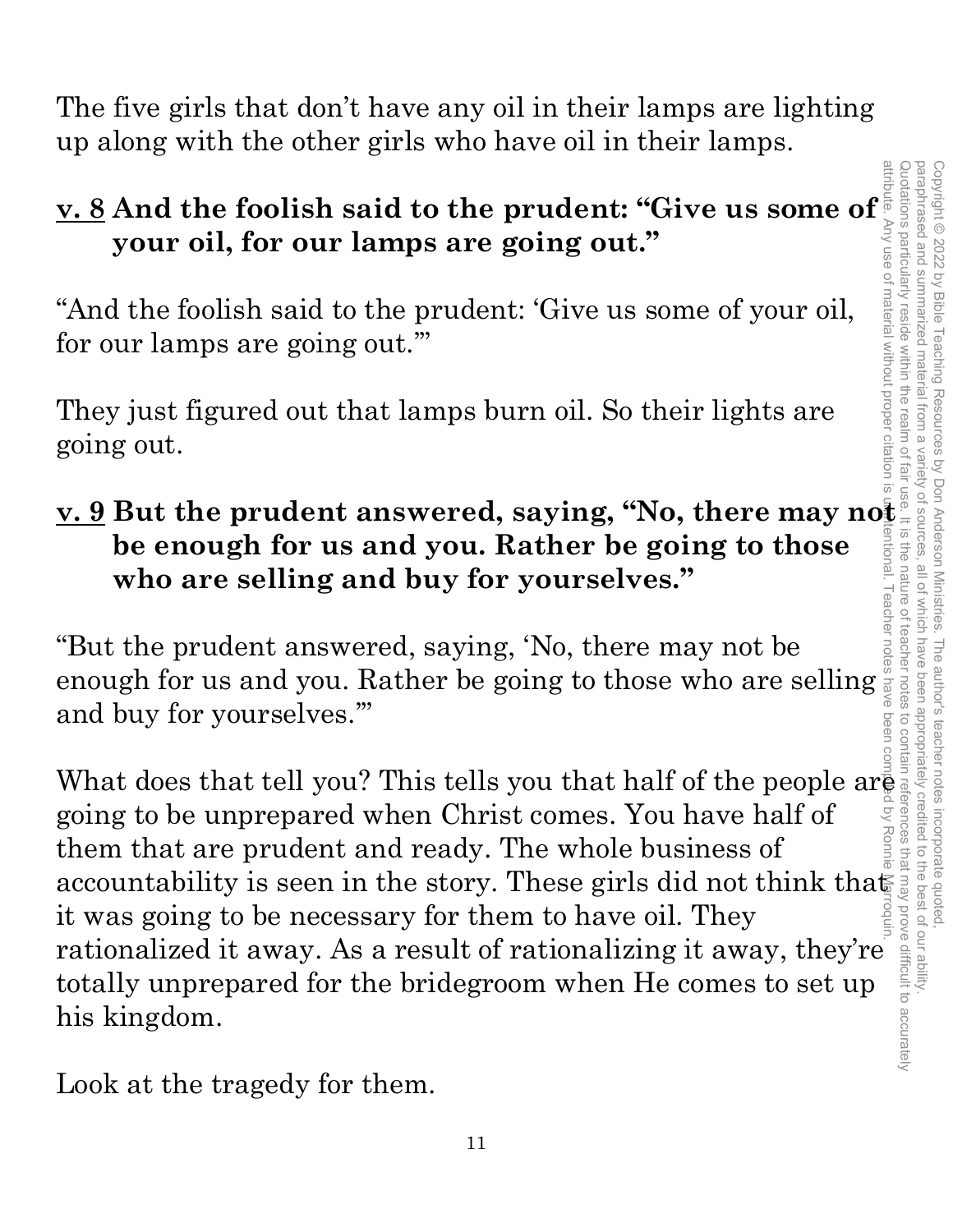**v. 10 And while they were going away to make the purchase, the bridegroom came, and those who were prepared went in with him to the wedding feast; and the door was closed.**

"And while they were going away to make the purchase, the bridegroom came, and those who were prepared went in with him to the wedding feast; and the door was closed."

Key phrase:

"those who were prepared."

Can we assume that all of us recognize our accountability to God?

Hebrews 9:27

It is appointed unto man once to die and after this the examination, or the judgment.

Romans 14:12

So then everyone of us shall give account of himself to God.

2 Corinthians 5:10

We must all appear before the judgment seat of Christ that everyone may receive according to that which he hath done, whether it be good or bad.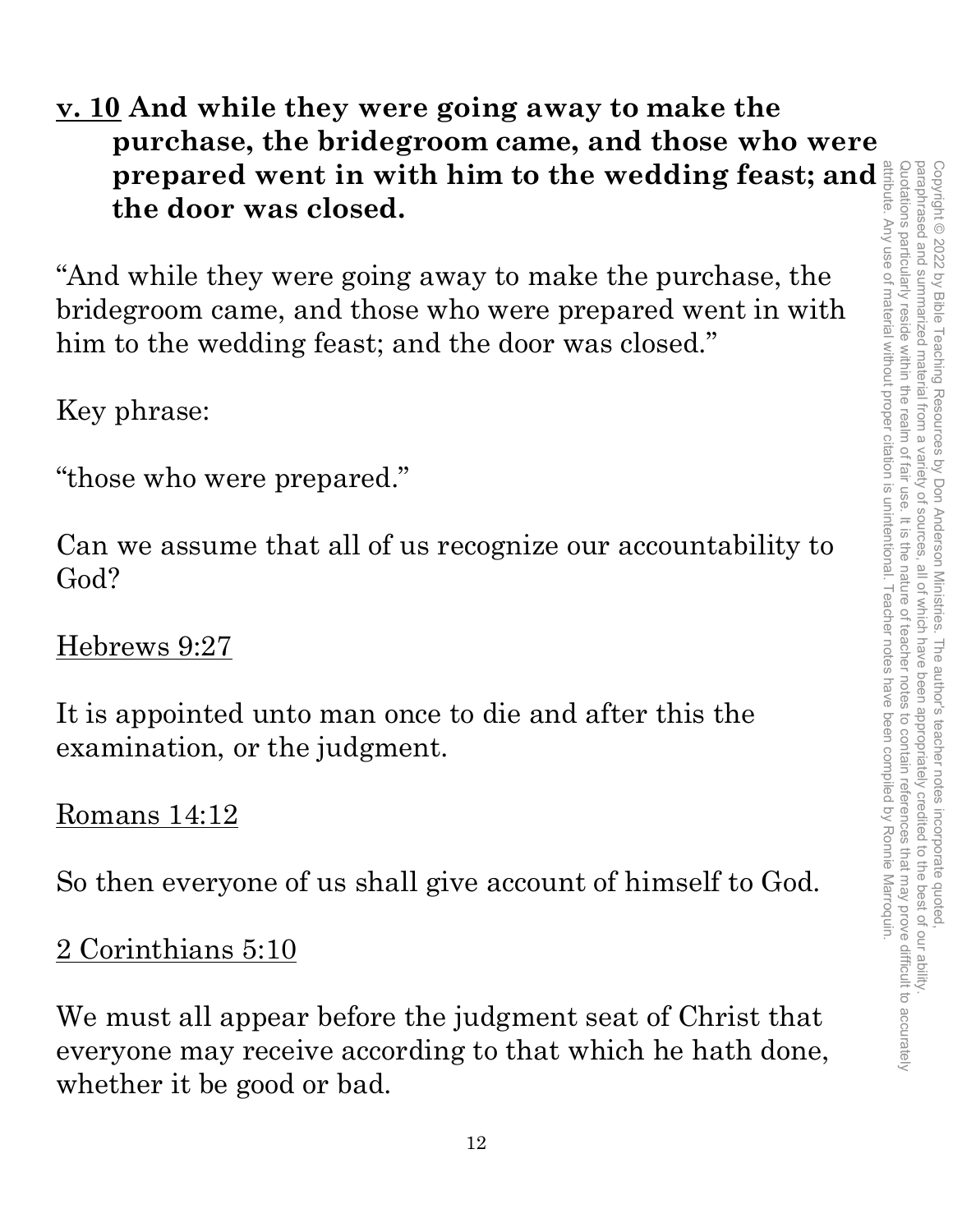Can we see that? God didn't just give you the gift of life for you to selfishly enjoy it and settle down and live without any accountability. The ultimate accountability comes when He returns and we have to stand before Him, stripped of everything returns and we have to stand before Him, stripped of everything but His grace, for what He has provided for us in the gift of His Son.

Oil in the scripture is a symbol of the Holy Spirit. To have the absence of the Spirit of God in your life is an indication that you've never entered into relationship with the Lord Jesus Christ. For to know Jesus Christ, the Spirit of God instantaneously comes in to dwell and He is the Oil that lights our lamps. accountability. The ultimate accountability comes when Hermannia and we have to stand before Him, stripped of everything<br>but His grace, for what He has provided for us in the gift of His signals<br>on.<br>Oil in the scripture i

Jesus says in:

# Matthew 5:16

Let your light so shine before men that they may see your good works and glorify your Father which is in heaven.

Here are some very foolish girls that did not listen to Amos  $4:12\frac{1}{5}$ "Prepare to meet your God."

church occurs. The rapture of the church is the taking of all Christians into glory. Prophetically, that could happen at any time.

We could be taken into His presence. Everyone who knows the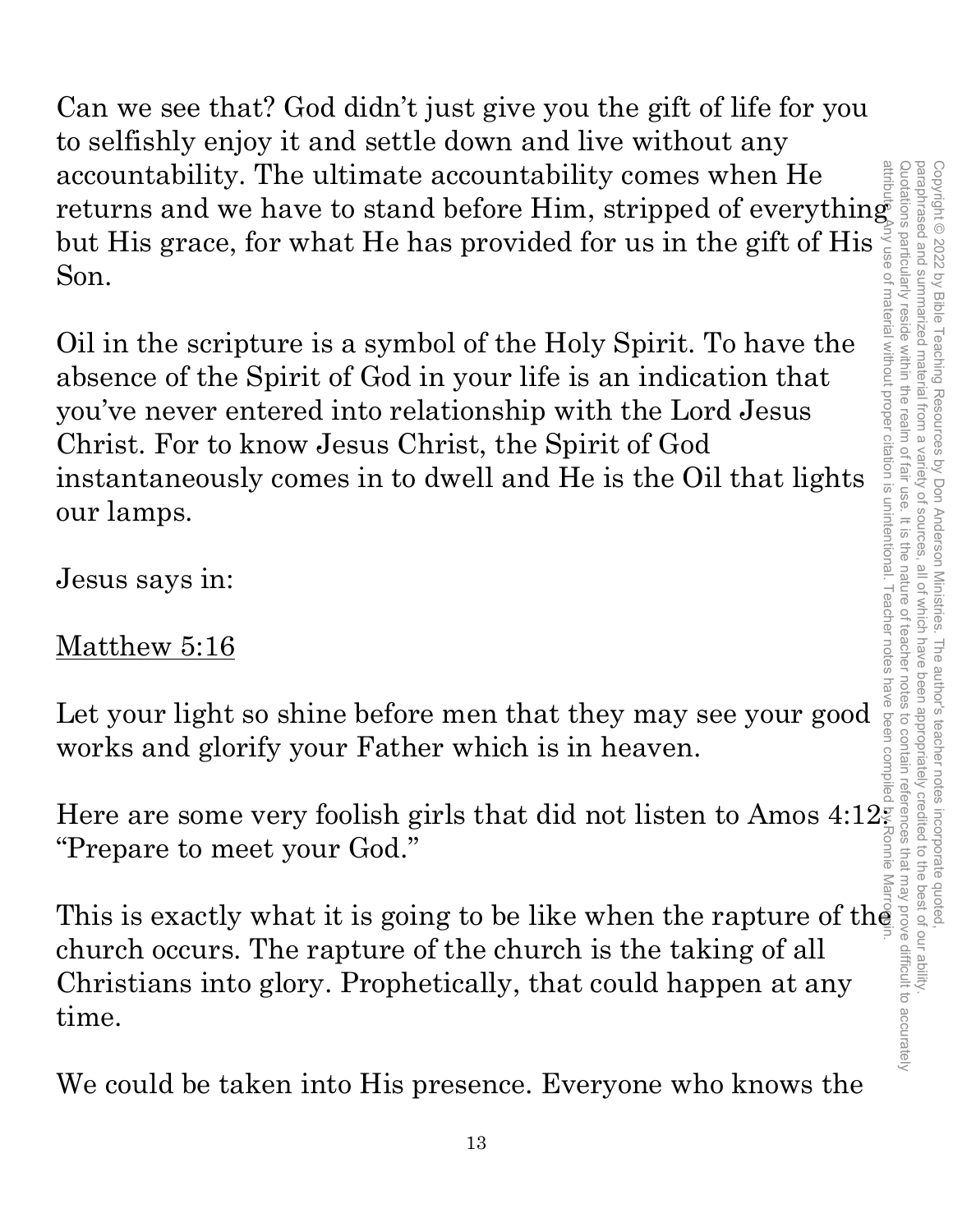Person of Christ would instantaneously disappear and go into His presence. Those who have not prepared are not going to go.

D. The DOOR—verses 11-13

# **v. 11 And later the rest of the virgins are coming and saying: "Lord! Lord! Open up for us!"**

"And later the rest of the virgins are coming and saying: 'Lord! Lord! Open up for us!'"

Now does that sound familiar? We read in:

Genesis 7:16

And those entered male and female into the ark and then God shut the door.

God is not in the business of opening doors after they've been shut. It's too late.

Jesus says in:

# Matthew 7:22-23

"Many will say unto Me in that day, 'Lord, Lord. Did we not prophecy in Your name and in Your name cast out demons and in Your name perform many miracles?" and then I will declare to them, 'I never knew you. Depart from Me, you who practice lawlessness.'"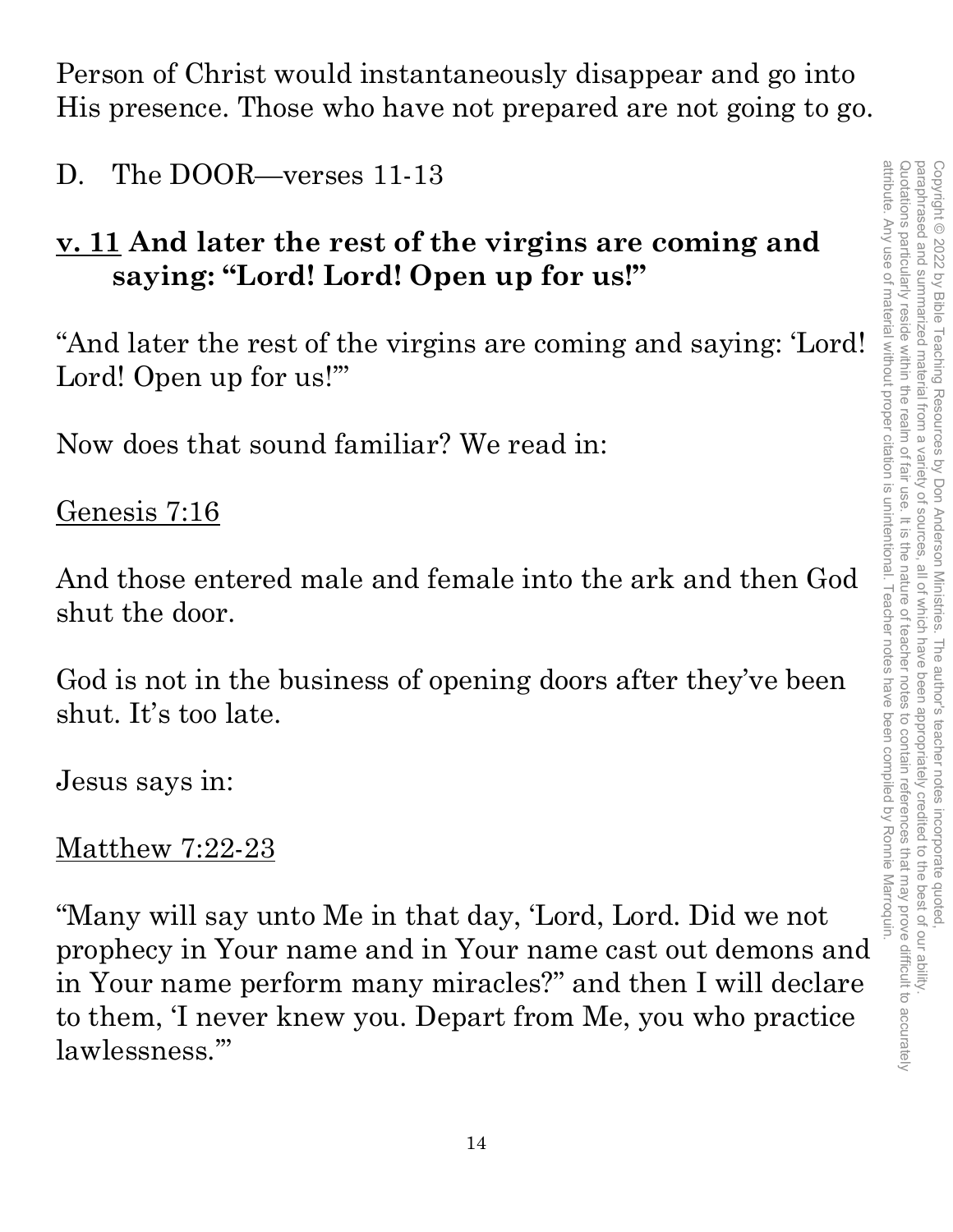In other words, it's too late. You've lived on the wrong basis and now you're going to die on that basis. It's too late.

The interesting thing about it is that right now the Lord is knocking in grace on your door. He wants fellowship and a relationship.

# Revelation 3:20

Behold, I stand at the door and knock. If any man hears My voice and opens the door . . ."

The interesting thing about it is that right now the Lord is<br>
knocking in grace on your door. He wants fellowship and a<br>
relationship.<br>
Revelation 3:20<br>
Behold, I stand at the door and knock. If any man hears My<br>
voice an of the ark. Here in judgment in the parable He shuts the door. But He graciously stands at our heart's door and He knocks, waiting for an invitation to come in.

If you don't respond, guess what? You'll be knocking later. It'll just be a reversal of roles.

They are knocking. They're saying, "Lord! Lord! Open up to us!"

But what does the Lord say?

# **v. 12 But he answered and said, 'Truly I am saying to you, I am not knowing you.'**

"But he answered and said, 'Truly I am saying to you, I am not knowing you.'"

It's too late.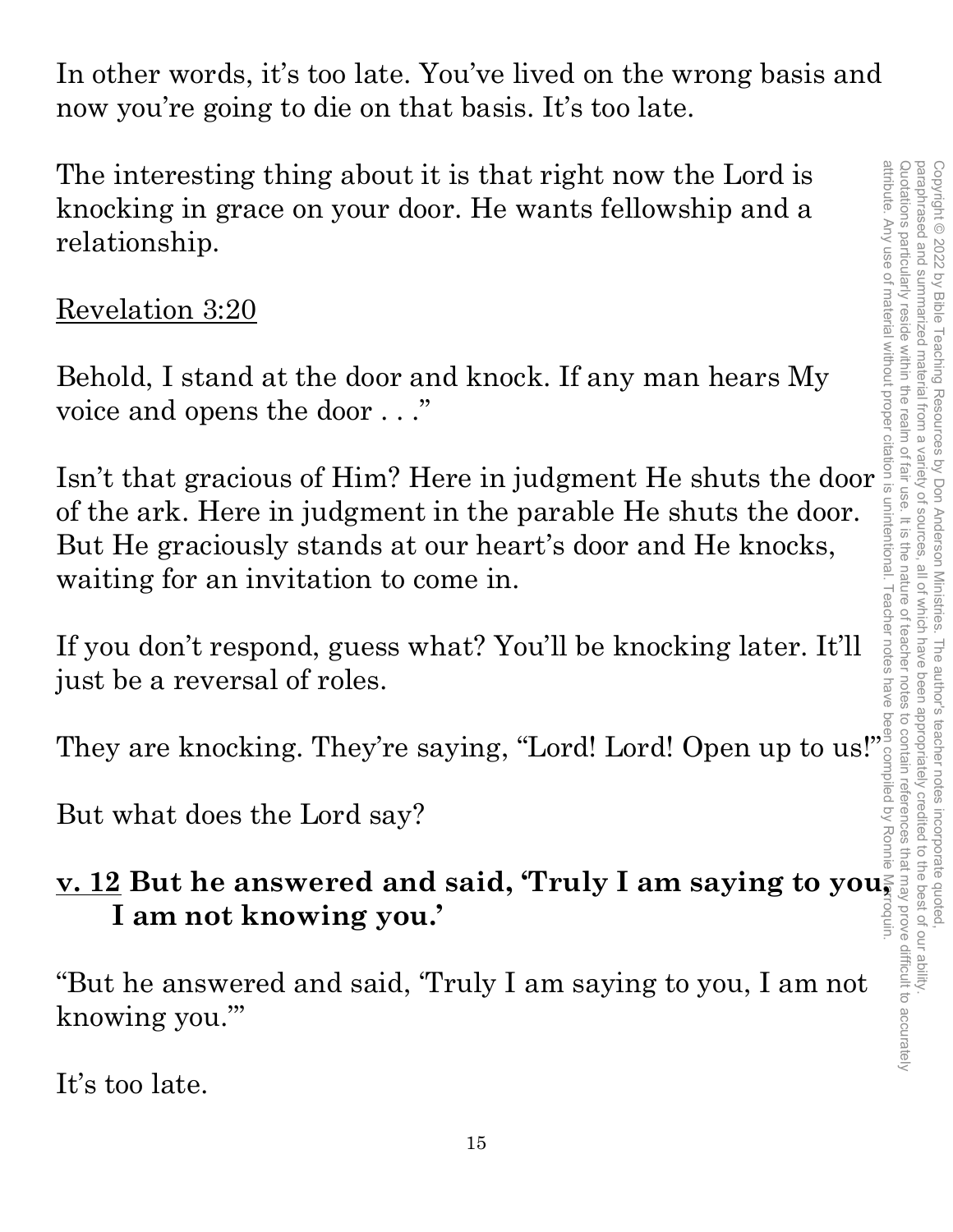# **v. 13 Be ever on the watch therefore, because you are not knowing the day nor the hour.**

"Be ever on the watch therefore, because you are not knowing the day nor the hour."

Let's add—of your accountability.

We'll have to reckon with what we've done with the gift of His Son. Did you respond? Or did you not respond to Him?

So the first parable is a parable of 5 wise girls and 5 foolish girls in their preparation.

Now we come to the second parable. This particular parable focuses on accountability and it is predetermined accountability that is graded according to potential. Watch how it works. For it is just like a man about to go on a journey, who called his own slaves, and entrusted his and internal slaves and entrusted his processions to them.<br>
"For it is just like a man about to go on a journey, who called

- II. The Story of the Talents—25:14-30
- A. The RESPONSIBILITY—verses 14-15
- **v. 14 For it is just like a man about to go on a journey, who called his own slaves, and entrusted his possessions to them.**

own slaves, and entrusted his possessions to them."

They're going be held accountable. He calls his slaves and he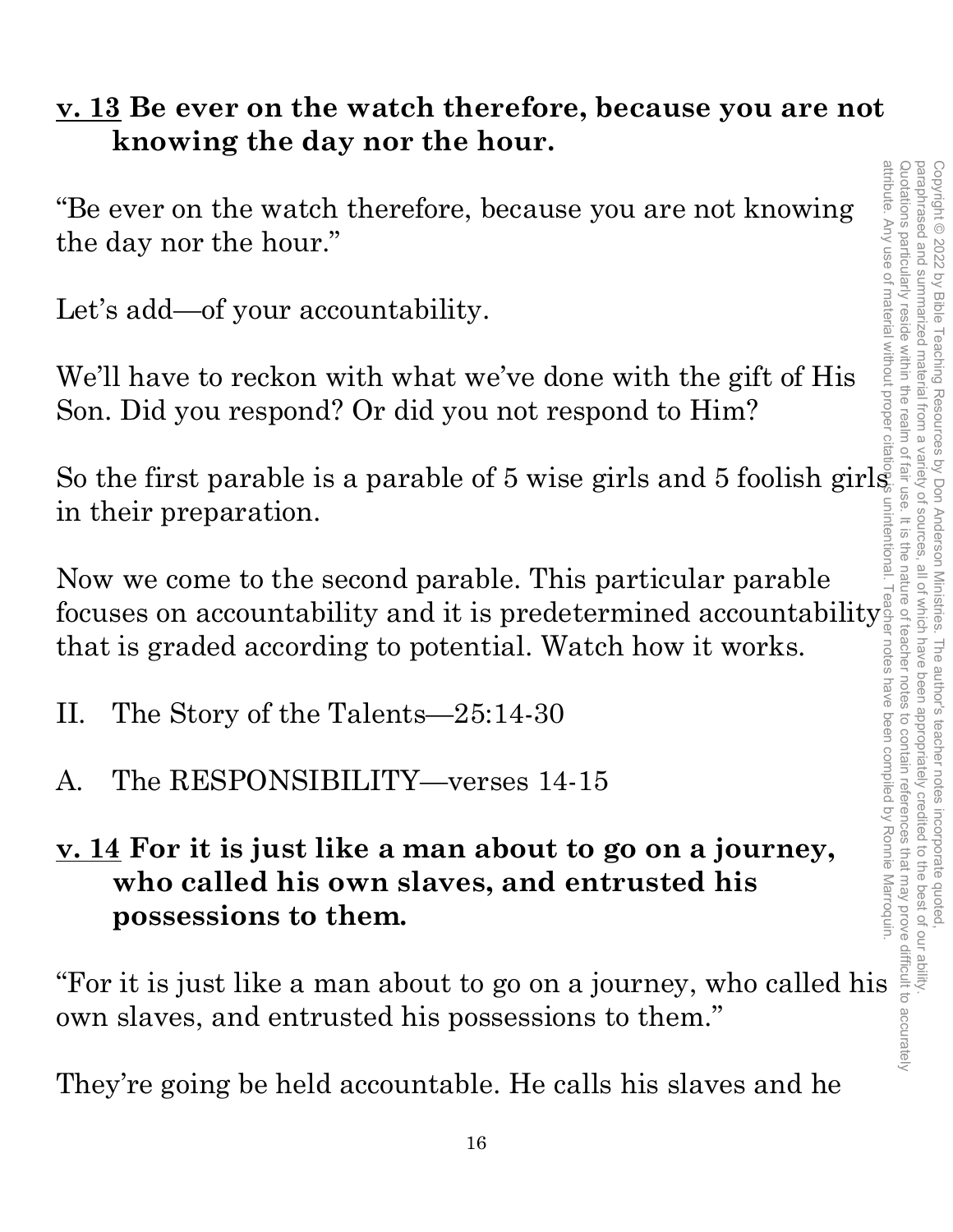Quotations particularly reside within the realm of fair use. It is the nature of teacher notes to contain references that may prove difficult to accurately paraphrased and summarized material paraphrased and summarized material from a variety of sources, all of which have been appropriately credited to the best of our ability. Copyright © 2022 Copyright © 2022 by Bible Teaching Resources by Don Anderson Ministries. The author's teacher notes incorporate quoted, by Bible Teaching Resources from a variety of sources. by Don Anderson Ministries all of which have been The author's teacher notes incorporate quoted,<br>have been appropriately credited to the best of our ability

entrusts everything he has to them.

# **v. 15 And to one he gave five talents, to another, two, and**  to another, one, each according to his own ability;<br>and he went on his journey.<br>"And to one he gave five talents, to another, two, and to another, **to another, one, each according to his own ability;**  attribute. Any **and he went on his journey.**

one,"—and look at that next phrase—"each according to his own $\frac{1}{2}$ ability; and he went on his journey."

Maybe you're saying, "Boy I sure can't teach Bible classes like he/she can" and "I can't do this and I can't do that." But you can do something. God knows there are some 5 talents, some 2 talents, and some 1 talent folks. The same law applies to each  $\mathrm{o}^{\mathsf{f}}_{\mathsf{\Xi}}$ them.

None of us are going to be Billy Grahams and reach millions of people, but we each got a stewardship for something we've been given. Each according to his own ability. And the Lord knows that.

attribute. Any use of material without proper citation is unintentional. Teacher notes have been compiled by Ronnie Marroquin.When it comes to accountability, you have a guy with 5, one with 2, and another with 1. A talent probably was about 58 to 80 Š Ronnie Marroquin pounds. If it were silver, they were worth about \$2,000 each. If gold, \$30,000 each. So this is a pretty good chunk of money that's measured out to each of them.

Now that's the responsibility. That's what they're supposed to work with.

B. The RESPONSE—verses 16-18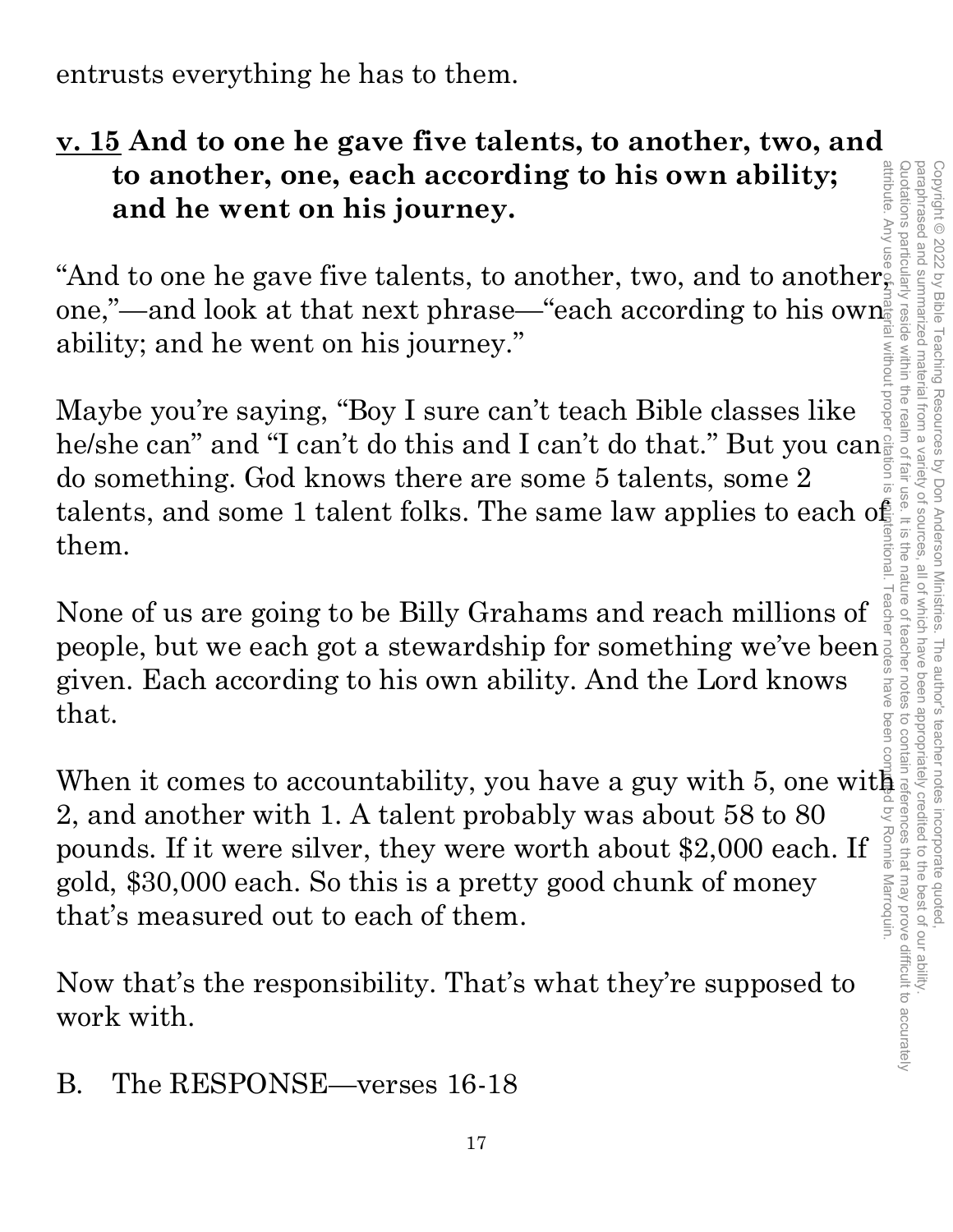# **v. 16 Immediately the one who had received the five talents, proceeded and worked with them and gained five others.**

"Immediately the one who had received the five talents, proceeded and worked with them and gained five others."

# **i** "Immediately the one who had received the five talents,<br>
proceeded and worked with them and gained five others."<br> **v.** 17 In the same manner the one who had the two gained<br>
two others.<br>
"In the same manner the one who **two others.**

"In the same manner the one who had the two gained two others."

# **v. 18 But he who received the one went away and dug in the ground and hid his master's money.**

"But"—now here comes the third one—"he who received the one went away and dug in the ground and hid his master's money."

Go to our illustration page and let's talk about these three individuals. The first two are going to be identical because "immediately" they do what they're supposed to do.

And where would you put them? What are some of the words that would characterize these first two—the one who gained 5 and other who gained 2?

Stewards, talented, competent, examples, independent, gifted. The word servant fits there, too.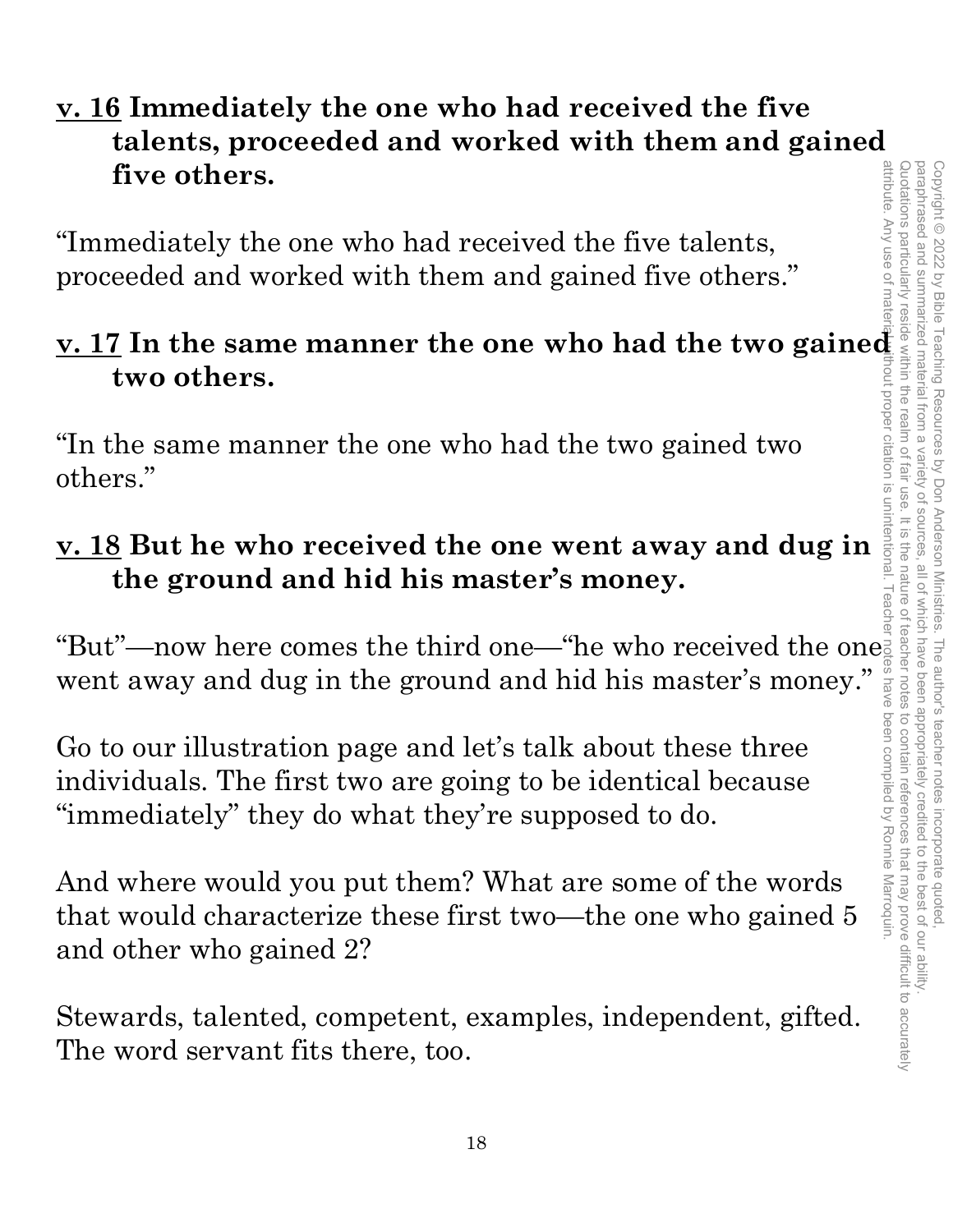They're comfortable with the authority of the one over them and they know that this is what they're supposed to do. Humility would also fit there. They have Correct Positive Thinking/Feeling/Acting. They belong at the top. They're going be the happiest ones in the bunch here in just a minute.

What does the third guy do? He buries his in the ground. Where<br>
do you think he fits? Inferiority maybe. Fear, inadequate. Go<br>
back to that page after we see his response to the master and<br>
then see what other words you c do you think he fits? Inferiority maybe. Fear, inadequate. Go back to that page after we see his response to the master and then see what other words you can put there.

C. The RETURN—verses 19-27

# **v. 19 Now after a long time, the master of those slaves is coming and is settling up accounts with them.**

"Now after a long time, the master of those slaves is coming and is settling up accounts with them."

Accountability is now here. We are each going to be held accountable for what we did with His Son, the Lord Jesus Christ.

That's the first parable and now this one has to do with the things that have been given to us.

**v. 20 And the one who had received the five talents came up and brought five other talents, saying, "Master, you entrusted five talents to me; see, I have gained five other talents."** 

attribute. Any attribute. Any use of material without proper citation is unintentional. Teacher notes have been compiled by Ronnie Marroquin.Quotations particularly reside within the realm of fair use. It is the nature of teacher notes to contain references that may prove difficult to accurately Quotations particularly reside within the realm of fair use. It is the nature of teacher notes to contain references that may prove difficult to accurately paraphrased and summarized material from paraphrased and summarized material from a variety of sources, all of which have been appropriately credited to the best of our ability. Copyright © 2022 by Bible Teaching Resources Copyright © 2022 by Bible Teaching Resources by Don Anderson Ministries. The author's teacher notes incorporate quoted,  $\overline{\omega}$ variety of by Don Anderson Ministries. sources all of which have been r notes have been compiled by Ronnie Marroquin The author's teacher notes incorporate quoted appropriately credited to the best of our ability.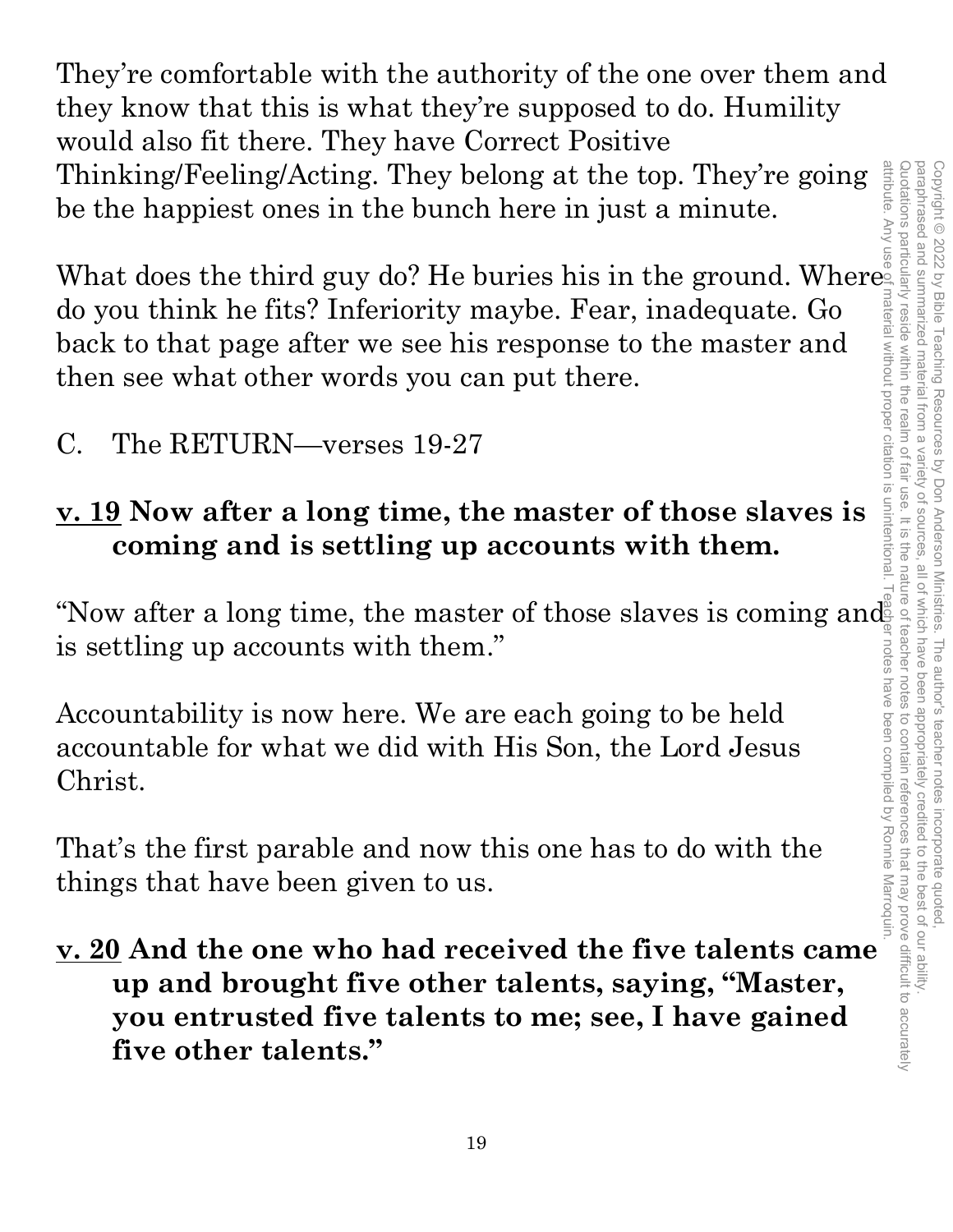"And the one who had received the five talents came up and brought five other talents, saying, 'Master, you entrusted five talents to me; see, I have gained five other talents.'"

**v. 21 His master said to him: "Well done! Good and faithful slave, you were faithful over a few things, I will put you in charge of many things; enter into the joy of your master."** 

"His master said to him: 'Well done! Good and faithful slave, you were faithful over a few things, I will put you in charge of many  $\frac{1}{9}$ were faithful over a few things, I will put you in charge of many. things; enter into the joy of your master.'"

# **v. 22 And he who had received two talents came up and said: "Master, you entrusted to me two talents; See! I have gained two other talents."**

"And he who had received two talents came up and said: 'Master, you entrusted to me two talents; See! I have gained twoother talents.'"

**v. 23 His master said to him, "Well done! Good and faithful slave, you were faithful over a few things, I will put you in charge of many things; enter into the joy of your master."** 

"His master said to him, 'Well done! Good and faithful slave, you were faithful over a few things, I will put you in charge of many things; enter into the joy of your master.'"

The whole basis of that is faithfulness in the face of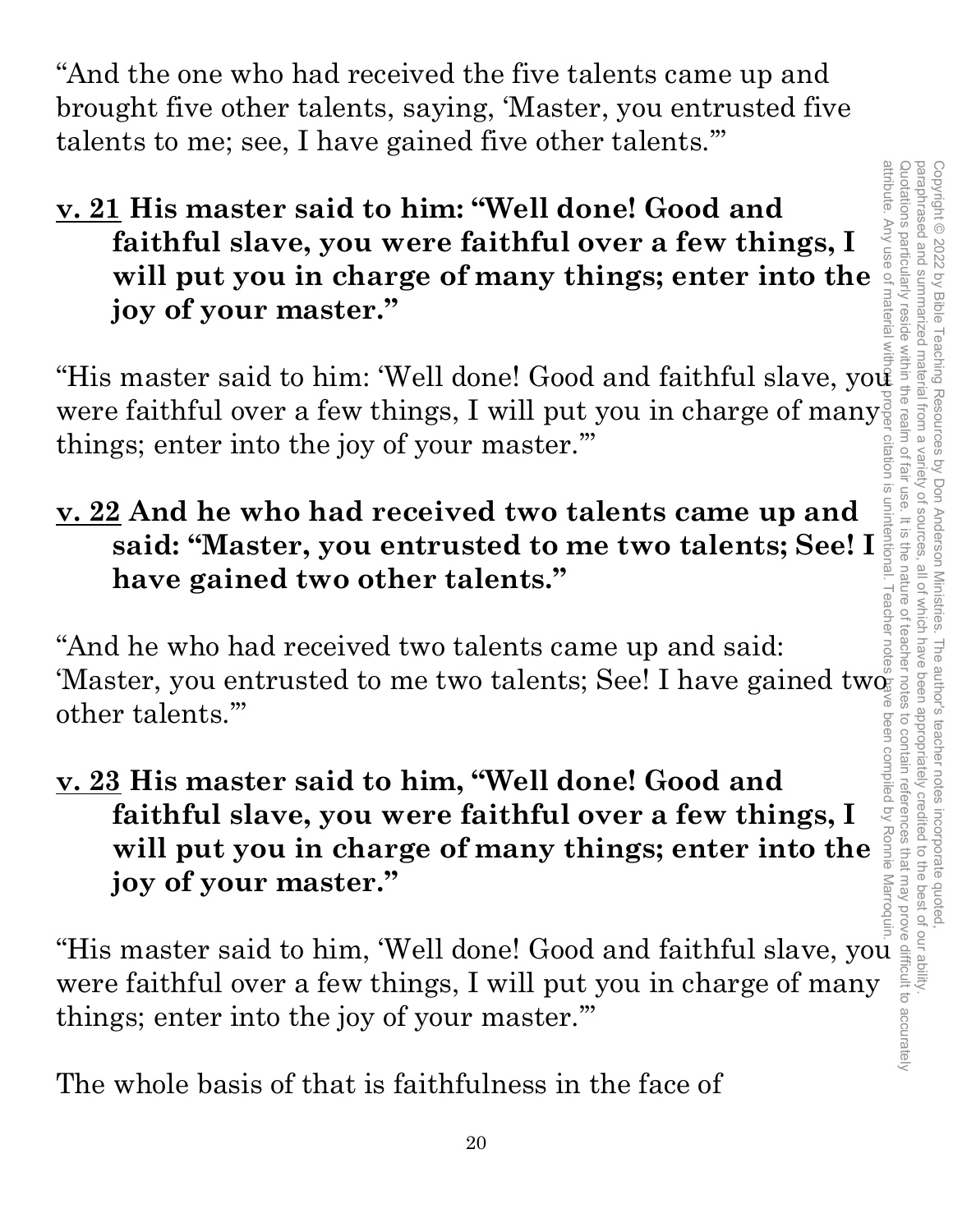accountability. They are faithful to do what they needed to do with what they had and the Lord blesses them.

Each of us should be faithful in using the opportunities that are given to us—whether it's life, talents, abilities—to glorify God.

Now here comes the whole story.

**v. 24 And the one also who had received the one talent came up and said: "Master, I knew you that you are a hard man, reaping where you did not sow, and gathering from where you scattered no seed.**

"And the one also who had received the one talent came up and said: '[Master, you're to blame] Master, I knew you that you are a hard man, reaping where you did not sow, and gathering from  $\mathring{\mathring{}}$ where you scattered no seed."

# **v. 25 And being afraid and having gone off, I hid your talent in the ground: See! You are having what is yours."**

"And being afraid and having gone off, I hid your talent in the ground: See! You are having what is yours.'"

Where are we going to put him on our illustration? What are some of the words on that? Judgmental, selfish—blames everybody else for your own problems. Arrogance, pride, haughtiness, self-indulgent, self-centered, know-it-all, overtalkative, over-bearing, over-critical.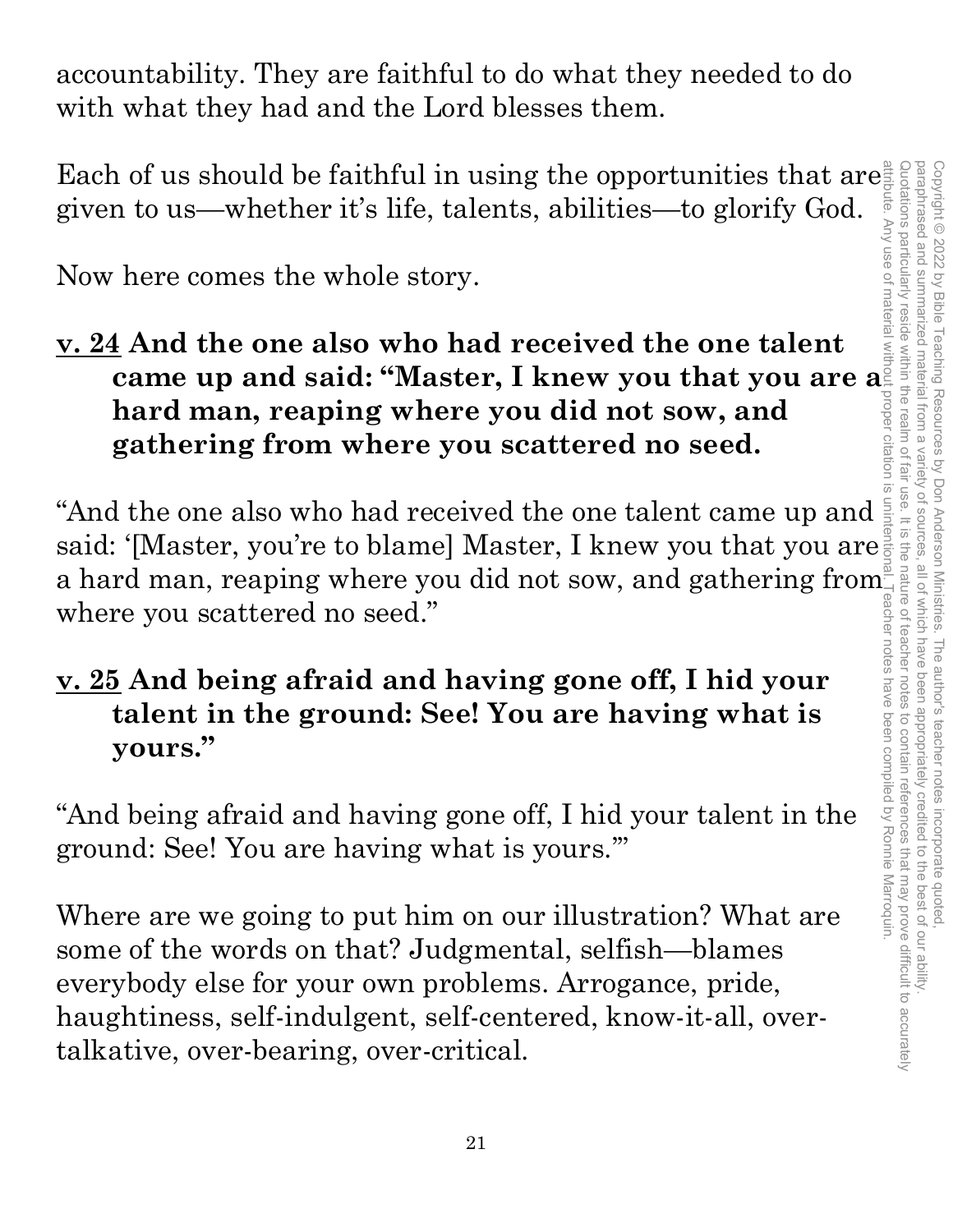We have him in the lower left-hand corner. In every one of these studies when we've had a character in the parables in the lower left-hand corner, they end up in total misery. And yet, many of us have found ourselves on occasion in the lower left-hand corner.

We're going to be held accountable before God at the day of reckoning for the way we've lived our lives and what we've done.

There is a blessing for those who really discipline themselves and do what they need to do rather than constantly doing what  $\frac{3}{8}$  they want to do. When you do that, you're paying the price and  $\frac{3}{8}$ they want to do. When you do that, you're paying the price and you're going to be blessed because God is holding you There is a blessing for those who really discipline themselves<br>and do what they need to do rather than constantly doing what  $\frac{1}{8}$ <br>they want to do. When you do that, you're paying the price and  $\frac{1}{8}$ <br>you're going others, and the things you're doing to accomplish and bring glor $\frac{2}{3}$ and honor to Him.

Now the easy thing to do is when you get to the day of accountability is to blame the guy who gave you the gift. And that's what he does.

"You're a hard man. You reap where you didn't sow and you are gathering from where you scattered no seed."

roquin deaf ears.

But the buck stops with the master, right? That's going to fall only are settled and lazy slave, you know that I am harvesting where  $\frac{1}{2}$  and lazy slave, you know that I am harvesting where  $\frac{1}{2}$  and lazy slave, **v. 26 But his master answering, said to him: "You wicked and lazy slave, you know that I am harvesting where I did not sow, and gathering where I scattered no seed?**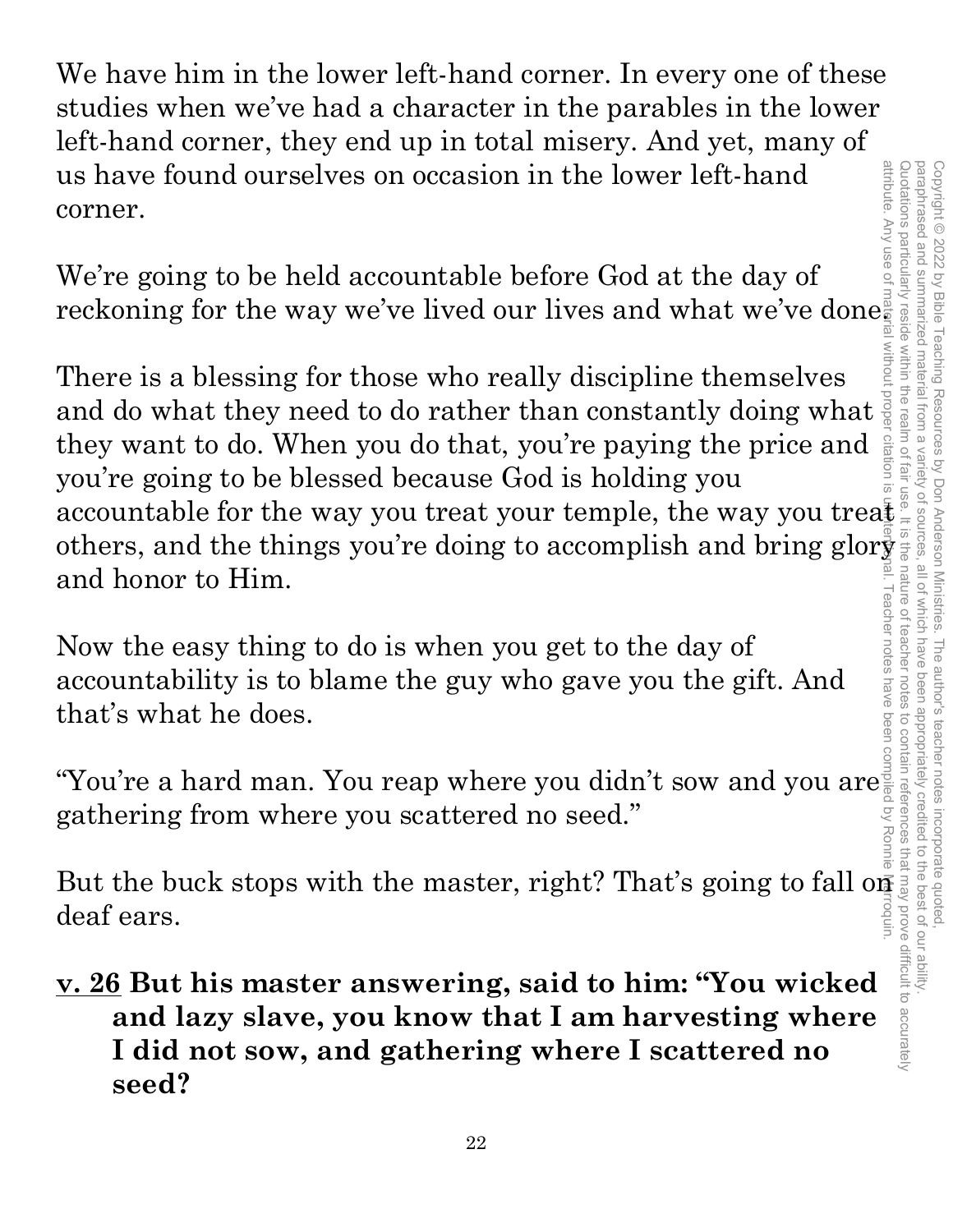"But his master answering, said to him: 'You wicked and lazy slave, you know that I am harvesting where I did not sow, and gathering where I scattered no seed?"

# **v. 27 Then you ought to have deposited my money with the bankers, and I having come, would receive back my money with interest.**

and I having come, would receive back my money with interest.

gathering where I scattered no seed?"<br>  $\underline{\mathbf{v}}$ . 27 Then you ought to have deposited my money with<br>
the bankers, and I having come, would receive back<br>
my money with interest.<br>
"Then you ought to have deposited my mone That is, unless you were putting your money in a bank today. I mean, the bank could have folded and changed names six times while the king was gone and he wouldn't have had anything when he came back.

He says, "At least you could have gotten some interest on it and that would have been at least some effort in that direction."

What's he saying? You're going to be held accountable so at least do something. Don't just sit there and blame God for the fact that He passed you over and He didn't give you any abilities. Don't have a little pity-party and cry over all the things that you've not been able to do and that everybody else has been ables to do. Get busy doing something under His direction.

# D. The RECKONING—verses 28-30

# **v. 28 Therefore, take away the talent from him, and give it to the one who is having ten talents."**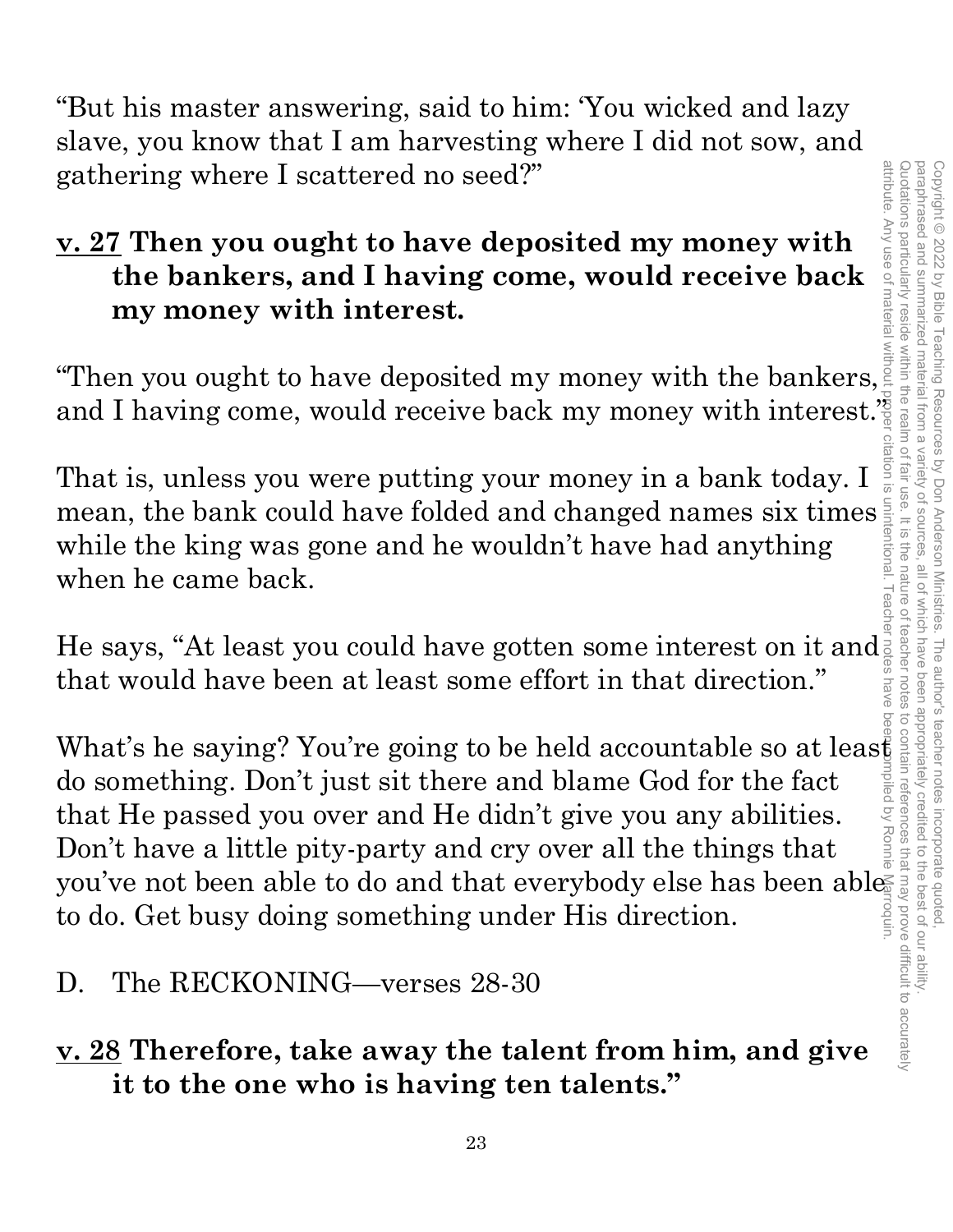Copyright © 2022 by Bible Teaching Resources by Don Anderson Ministries. The author's teacher notes incorporate quoted,<br>paraphrased and summarized material from a variety of sources, all of which have been appropriately cr paraphrased and summarized attribute. Any use of material without proper citation is unintentional. Teacher notes have been compiled by Ronnie Marroquin.Quotations particularly reside within the realm of fair use. It is the nature of teacher notes to contain references that may prove difficult to accurately paraphrased and summarized material from a variety of sources, all of which have been appropriately credited to the best of our ability. Copyright © 2022 by Bible Teaching Resources by Don Anderson Ministries. The author's teacher notes incorporate quoted,

"Therefore, take away the talent from him, and give it to the one who is having ten talents."

# **v. 29 For to the one who is having more shall be given and he will have a great abundance; and he who is not having, even what he is having shall be taken from him.**

"For to the one who is having more shall be given and he will have a great abundance; and he who is not having, even what h $\bar{\mathrm{e}}$ is having shall be taken from him."

# **v. 30 And cast out the worthless slave into the outer darkness; in that place there shall be weeping and gnashing of teeth.**

"And cast out the worthless slave into the outer darkness; in that place there shall be weeping and gnashing of teeth."

Now that's a sad story, but it's an ultimate story of accountability.

The first 5 girls are prudent, 5 that are foolish.

In this parable, we have 2 who are prudent and know they're accountable and they're faithful to their accountability. The sad thing is in the one who refused to be accountable and what a tragic day when he faces that final moment and recognizes that he had not prepared.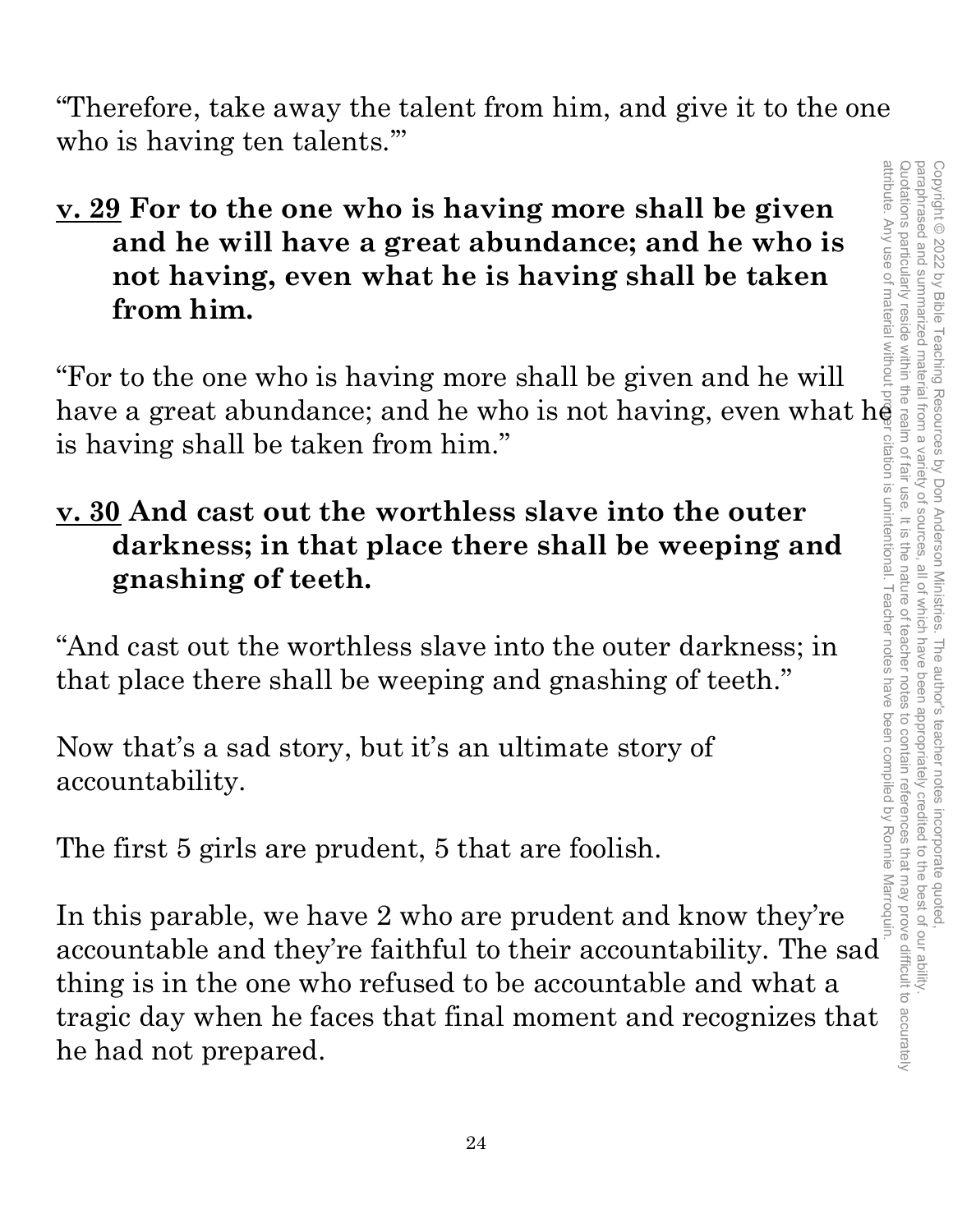Let's look at the last parable.

III. The Sheep and the Goats—25:31-46

When Christ comes, ultimately the accountability is going to be revealed.

A. The COMING—verses 31-33

# **v. 31 Now when the Son of Man comes in His glory and all the angels with Him, then He will sit upon His throne of glory.**

"Now when the Son of Man comes in His glory and all the angels  $\frac{1}{2}$ <br>with Him, then He will sit upon His throne of glory."<br>This is at the beginning of His kingdom. with Him, then He will sit upon His throne of glory."

This is at the beginning of His kingdom.

# **<u>v. 32</u> And all the nations will be gathered before him; and shepherd is separating the sheep from the goats.**

**He shall separate them from one another, even as the shepherd is separating the sheep from the goats.**<br>
d all the nations will be gathered before him; and He shall arrate them from one another, even as the shepherd is ra "And all the nations will be gathered before him; and He shall separate them from one another, even as the shepherd is separating the sheep from the goats."

We've had the wise and the foolish, we've had the good and the wicked, and now we've got the sheep and the goats.

It's time for separation and accountability.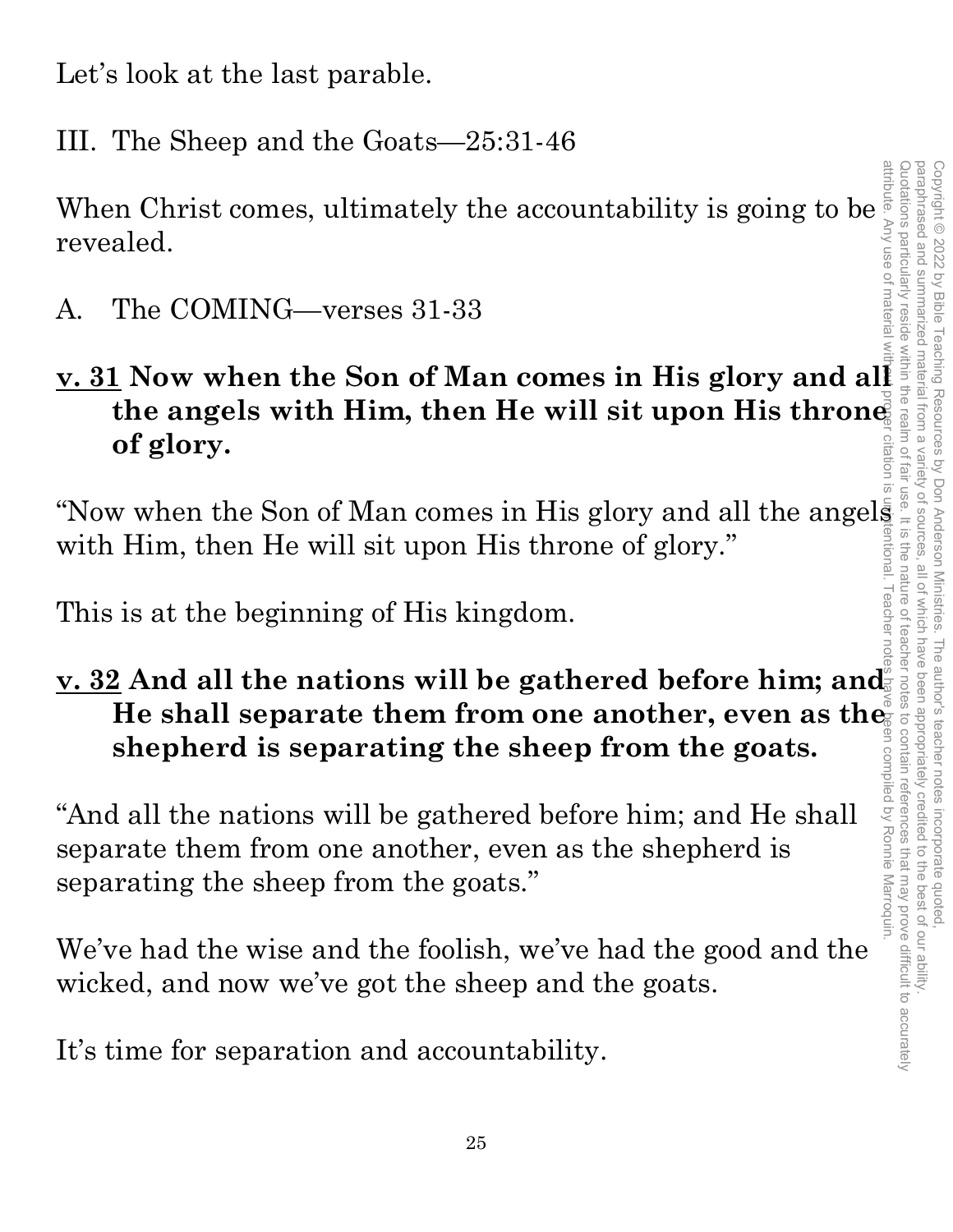# **v. 33 And He will stand the sheep on His right and goats on the left.**

"And He will stand the sheep on His right and goats on the left."

# B. The COMPASSION—verses 34-40

**B.** The COMPASSION—verses 34-40<br> **v.** 34 Then the king will say to those on His right, "Come, **you who are blessed of my Father, inherit the kingdom which has been prepared for you from the foundation of the world.**

"Then the king will say to those on His right, 'Come, you who are blessed of my Father, inherit the kingdom which has been prepared for you from the foundation of the world."

Then He tells them why.

# **v. 35 For I was hungry and you gave me to eat, I was thirsty, and you gave me drink; I was a stranger, and you invited me in;**

"For I was hungry and you gave me to eat, I was thirsty, and you gave me drink; I was a stranger, and you invited me in;"

# **v. 36 naked and you clothed me; I was sick, and you looked after me; I was in prison, and you came to me.**

"naked and you clothed me; I was sick, and you looked after me; I was in prison, and you came to me."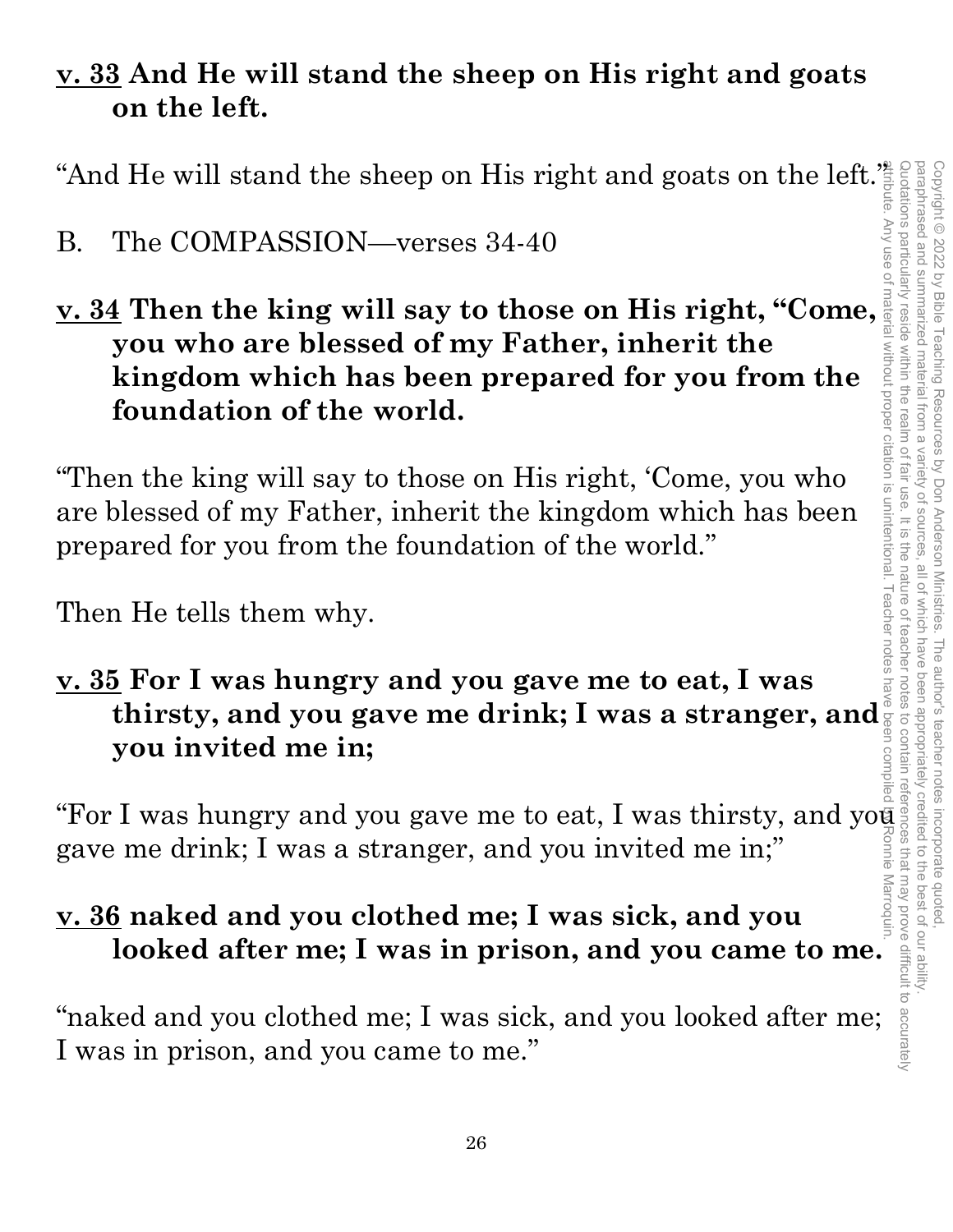# **v. 37 Then the righteous ones will answer Him saying: "Lord, when did we see You hungering and feed You, or thirsting and give You drink?**

"Then the righteous ones will answer Him saying: 'Lord, when did we see You hungering and feed You, or thirsting and give You drink?"

# **v. 38 And when did we see you a stranger, and invite you in, or naked and clothe you?**

"And when did we see you a stranger, and invite you in, or naked and clothe you?"

# **v. 39 And when did we see you sick or in prison and come to you?"**

"And when did we see you sick or in prison and come to you?'"

**v. 40 And answering, the king will say to them: "Truly I am saying to you, to the extent that you did it to one of these my brethren, even the least of them, you did**  $\frac{3}{5}$  **it to Me." of these my brethren, even the least of them, you did it to Me."** 

"And answering, the king will say to them: 'Truly I am saying to  $\equiv$ you, to the extent that you did it to one of these my brethren, even the least of them, you did it to Me.'"

That is Correct Positive Thinking/Feeling/Acting. Those people have exercised compassion. Compassion is flowing out of our heart into our hand.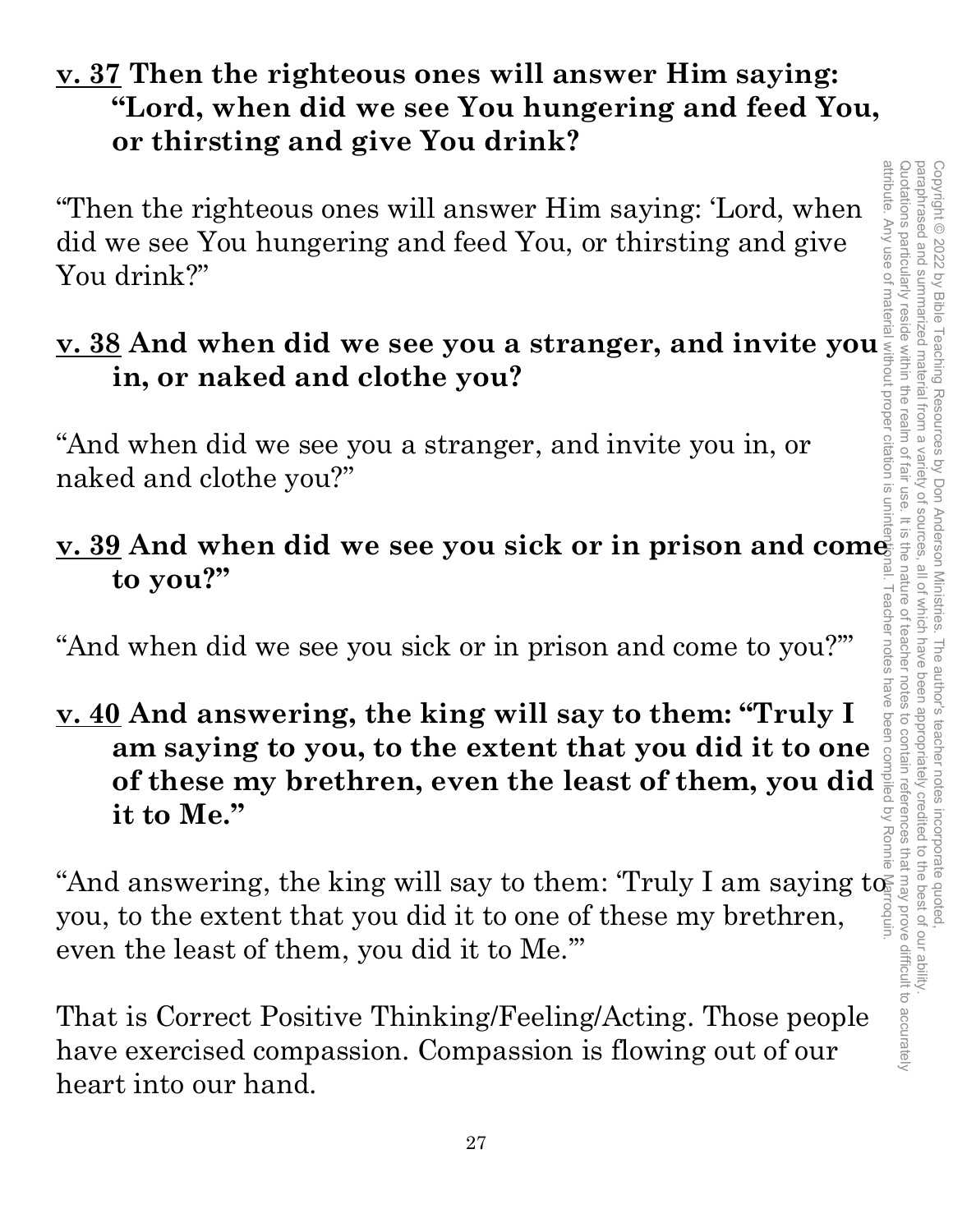You can tell someone, "I love you," but you demonstrate compassion to them by alleviating their suffering by doing something for them.

Faith without works is dead.

You can say "I believe in God," but unless that faith flows out of your life and into others and you do something for someone, you do not demonstrate compassion.

We resist acts of love and compassion and that's what the Lord is looking for from us. He wants to see those things flow out of our lives as we touch others. That's why He told the parable of the Good Samaritan. He's the only one who had compassion. Everybody else went around. something for them.<br>
Faith without works is dead.<br>
You can say "I believe in God," but unless that faith flows out of<br>
your life and into others and you do something for someone, you<br>
do not demonstrate compassion.<br>
We re

Now when was it that these righteous at the beginning of the kingdom did it "unto the least of these My brethren"? Well, during the tribulation period, which is a 7 year period of judgment that just precedes the kingdom.

The world leader is not going to let anybody buy anything unless they have his mark. To have his mark is not to be a Christian. So they can't buy anything, they can't get any clothes, they can't get any food.

food. They have clothes and they have water to drink. They go and visit some of those who are in prison and they're doing all of these things out of love for these Christian brothers and sisters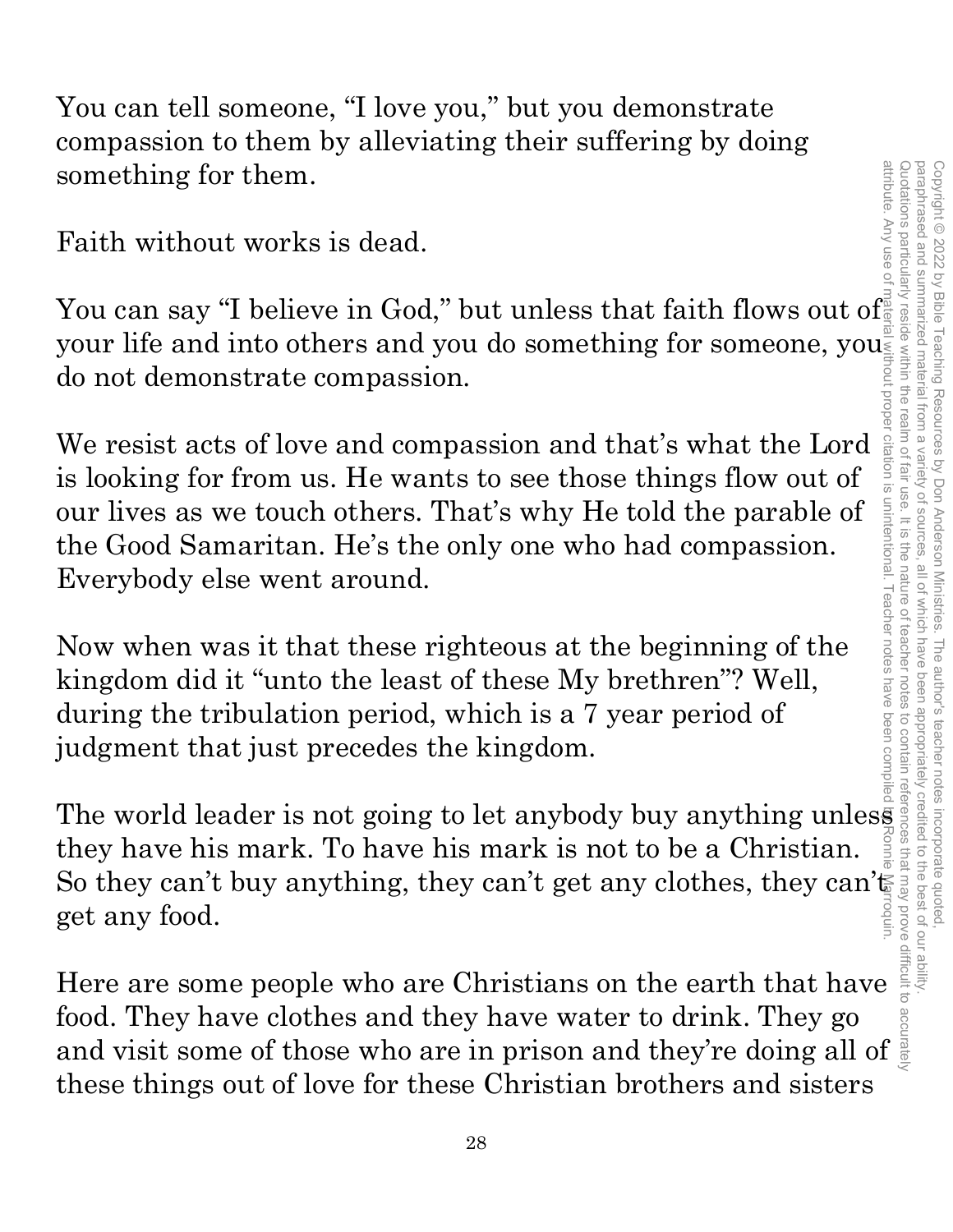during this horrible period of judgment. Because they did that, the Lord says, "Because you did it to them, you did it unto Me." You went and ministered to their needs and by dealing with them and ministering to their needs and that situation, "You did it unto Me."

Now notice the other kind of people. They are in the latter part.

- C. The CONDEMNATION—verses 41-45
- **v. 41 Then He will also say to those on His left, "Depart from me, you who have been doomed into the eternal fire, which has been prepared for the devil and his angels.**

"Then He will also say to those on His left, 'Depart from me, you $\stackrel{\circ}{\ll}$ who have been doomed into the eternal fire, which has been prepared for the devil and his angels."

# **v. 42 For I was hungry, and you gave Me nothing to eat, I was thirsty and you gave Me nothing to drink.**

sunne and you gave Me nothing to drink."

# was thirsty and you gave Me nothing to drink.<br>
"For I was hungry, and you gave Me nothing to eat, I was thirsty<br>and you gave Me nothing to drink."<br>  $\underline{v. 43}$  I was a stranger, and you did not invite Me in; naked<br>and yo **v. 43 I was a stranger, and you did not invite Me in; naked and you did not clothe Me; sick and in prison and you did not look after Me."**

"I was a stranger, and you did not invite Me in; naked and you did not clothe Me; sick and in prison and you did not look after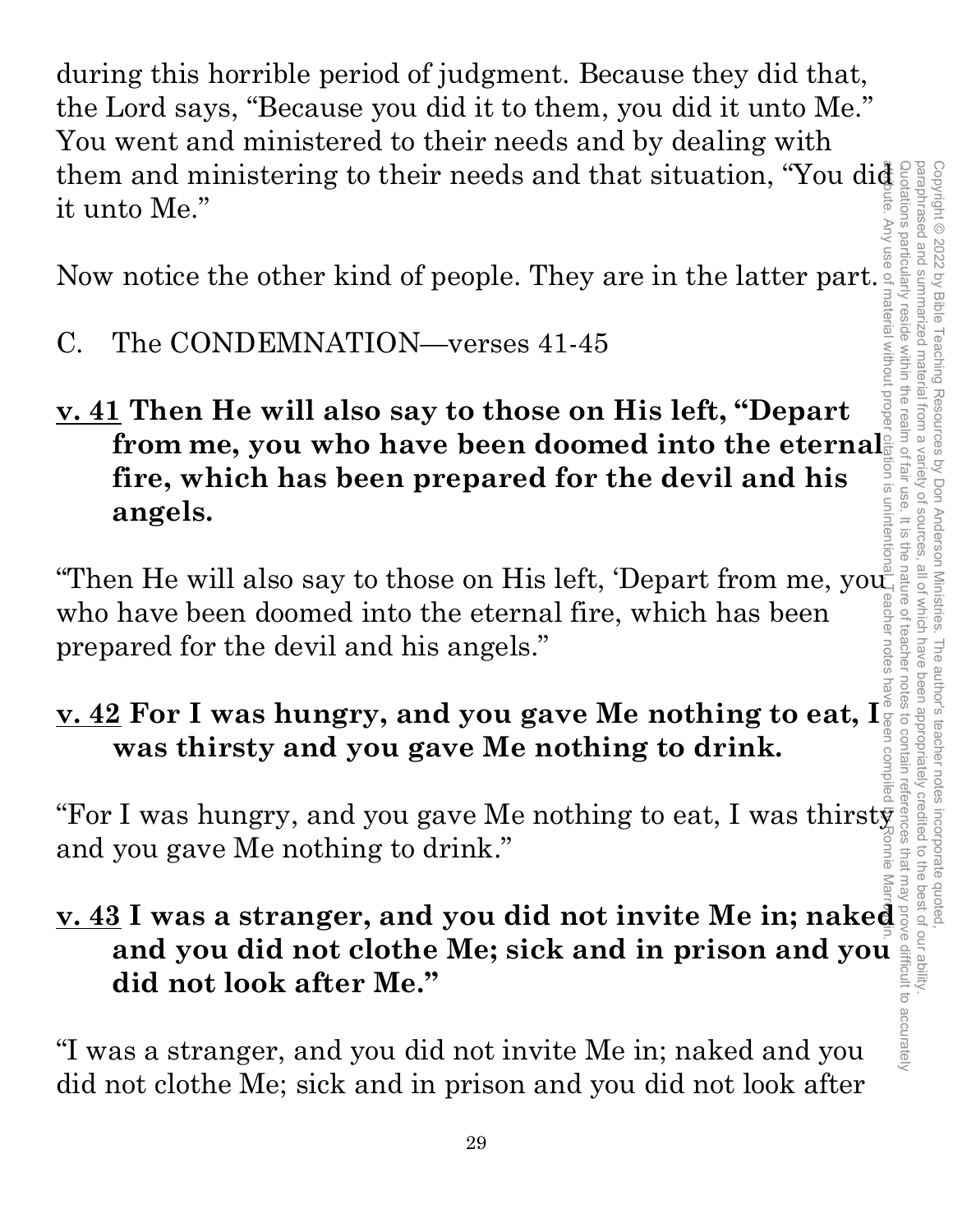Me.'"

He uses the very same things that He did with the others.

# **v. 44 Then they themselves also will answer, saying, "Lord, when did we see you hungering or thirsting or a stranger or naked or sick or in prison and did not serve (help) you?"**

"Then they themselves also will answer, saying, 'Lord, when did we see you hungering or thirsting or a stranger or naked or sick or in prison and did not serve (help) you?'"

# **v. 45 Then He will answer them saying: "Truly I am saying to you, to the extent that you did not do it to one of the least of these, you did not do it to me."**

one of the least of these, you did not do it to me.<br>"Then He will answer them saying: 'Truly I am saying to you, to the extent that you did not do it to one of the least of these, you  $\frac{3}{8}$  did not do it to me."<br>We're going to be held accountable for our acts of compassion.<br>They're going to demonstrate whose side we're really on.<br>D did not do it to me.'"

We're going to be held accountable for our acts of compassion. They're going to demonstrate whose side we're really on.

# D. The CONSIGNMENT—verse 46

# **u. 46** And these will go away into eternal punishment, but the set of these will go away into eternal punishment, but  $\frac{1}{2}$ <br>
"And these will go away into eternal punishment, but  $\frac{1}{2}$ <br>
"And these will go away into **the righteous ones into life eternal.**

"And these will go away into eternal punishment, but the righteous ones into life eternal."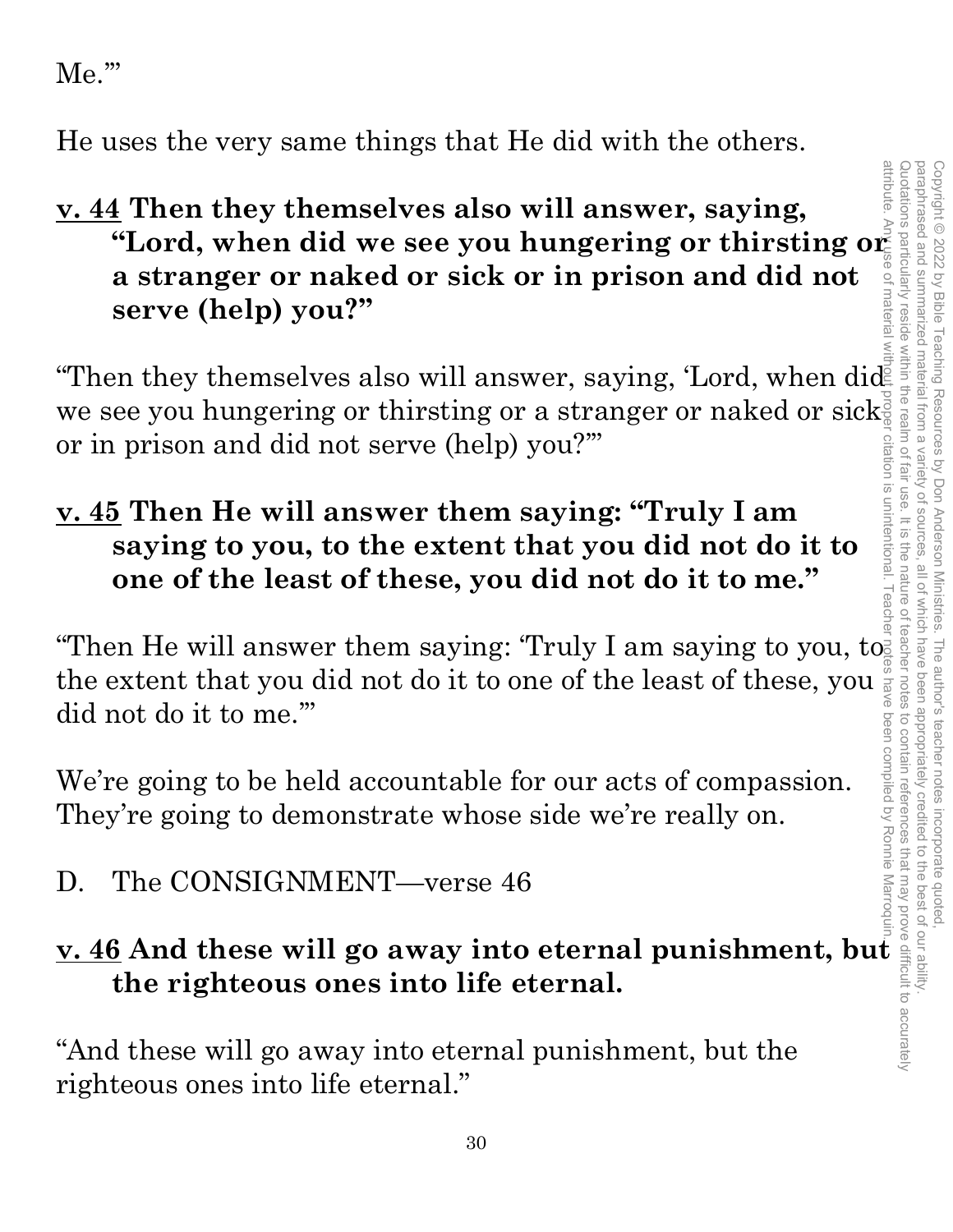Now as we walked through these three parables, just briefly verse by verse, we have seen the reason that people are not recognizing their accountability is because of Incorrect Positive Thinking/Feeling/Acting.

To get our lives right with God, we must move out of Incorrect Positive Thinking/Feeling/Acting up to Correct Negative Thinking/Feeling/Acting so we get over to Correct Positive Thinking/Feeling/Acting.

That has been the pattern that we've used in every one of these 8 studies. We must take a trip through Correct Negative Thinking/Feeling/Acting to be humble, to be broken, to be repentant, to come before God and recognize your need. Then, and only then are you ready for God to do a good work in your life.

Richard Halverson, former chaplain of the Senate, once spoke on the subject of accountability. He basically said this: Accountability ought to pervade all of our lives. It's where we become unaccountable that we get into trouble.

Here are six areas where we're accountable and we don't have a choice about it:

1. You are accountable to God.

You just don't have any choice about that. Ultimately, the buck stops with Him whether you're a Christian or not a Christian. You are accountable to God because you've got the gift of life and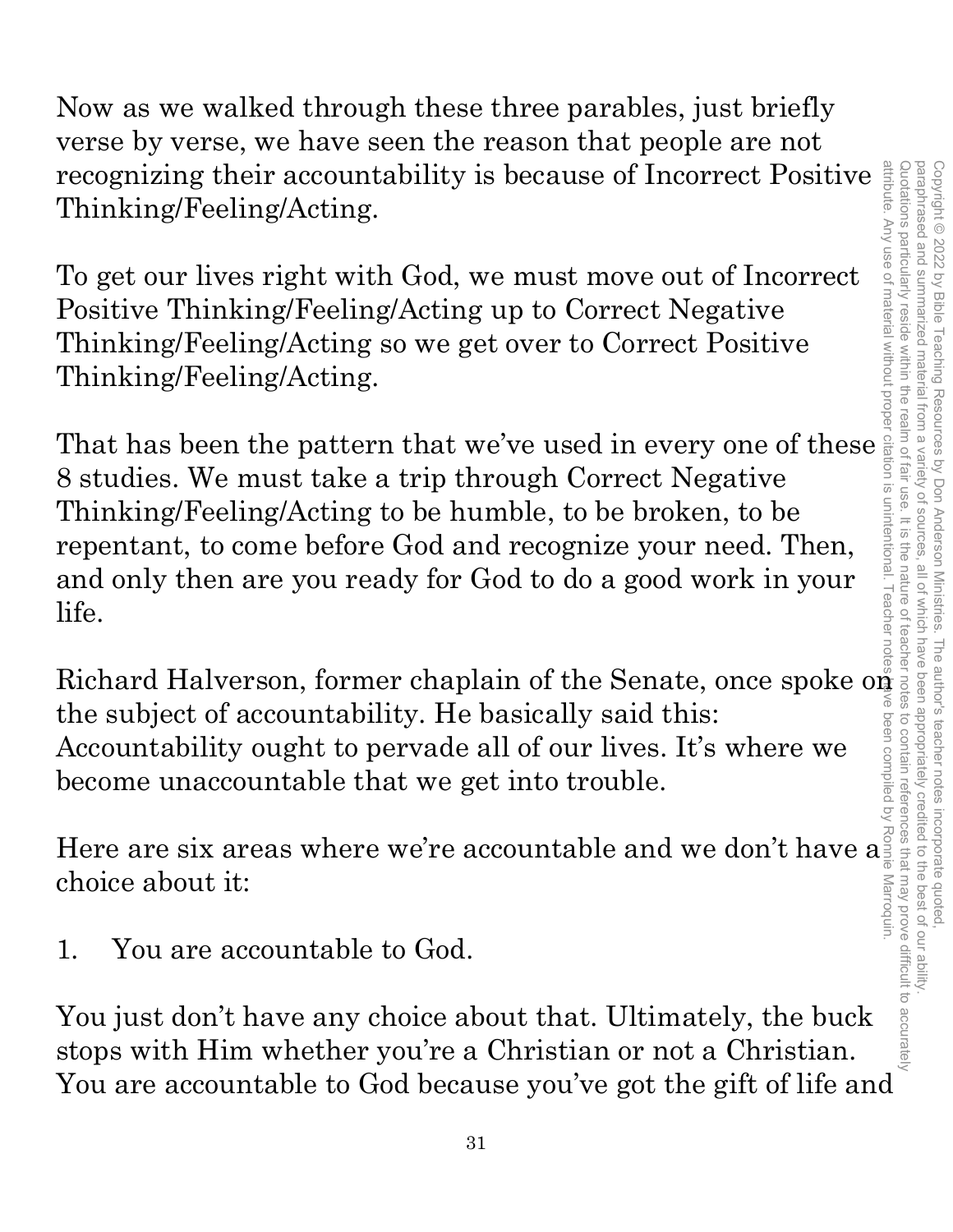you have lived today. That is Romans 14:12 and 2 Corinthians 5:10.

whatever that is.

2. You are accountable to your employer, or to your profession, whatever that is.<br>
That's the parable of the wasteful manager. He wasted his and the parable of the wasteful manager. He wasted his master's things that he h That's the parable of the wasteful manager. He wasted his master's things that he had been given and he lost his job. We are accountable to our employer.

3. We are accountable to our mates.

We are accountable to our mates for our thoughts, feelings and actions.

4. We are accountable to our family—to our children.

5. We are accountable to our brothers and sisters in the body of Christ—fellow believers.

We hurt each other when we don't.

6. We are accountable to the lost—people who have not come to know Christ.

We are to set apart Christ (1 Peter 3:15) as Lord in our lives so that we can be ready to "give an answer to every man that asks us a reason of the hope that is in us with meekness and fear."

These are the three areas of personal accountability that you have directly to God. It involves nobody else. This is between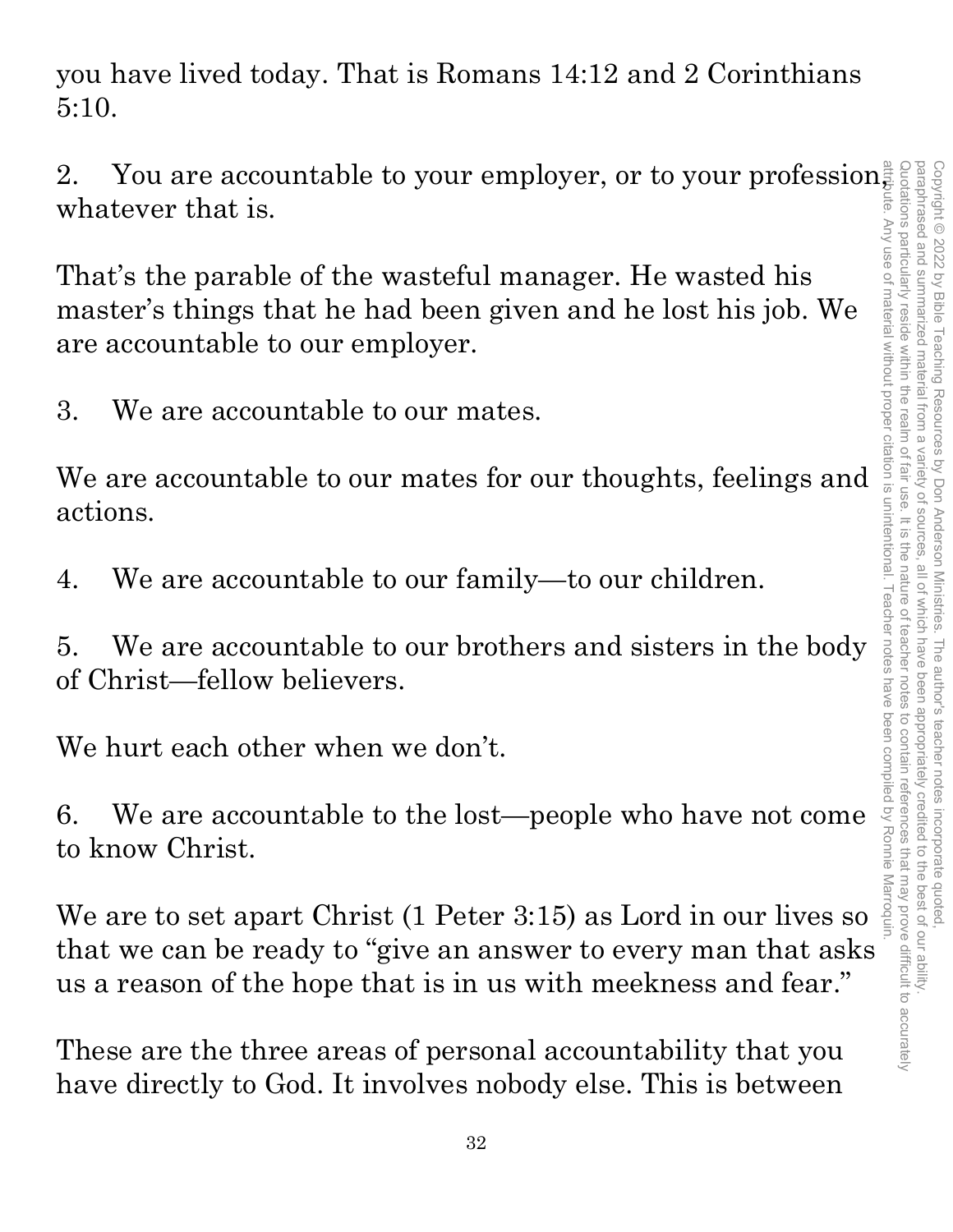you and God.

1. You have an accountability to God for your personal purity.

2. You have areas of accountability in the realm of projects in  $\sum_{\substack{z \text{ odd}\\ z \text{ odd}}}$ your life.

Maybe it's weight loss, maybe it's exercise, maybe it's habits, but those projects will be accomplished and done well if you'll only attribute. Any use of material without proper citation is unintentional. Teacher notes have been compiled by Ronnie Marroquin.

open up to somebody and be accountable to them in those areas.<br>
3. You have areas of accountability in your private<br>
disciplines—the reading of the Bible, the memorization of<br>
scripture, your prayer life, your giving and 3. You have areas of accountability in your private disciplines—the reading of the Bible, the memorization of scripture, your prayer life, your giving and your sharing of your gifts and abilities and talents with others.

Those are all areas of accountability.

Men, find some other man that you can be accountable to and with and have him be accountable to you.

Women, find some other woman that you can be accountable to and with and have her be accountable to you.

Father, we are so quick to hear Your word and fail to do it. We pray that You would help us to be doers of the word and not just hearers only, deceiving our own selves. May we not be those who, in Ezekiel's day, came and sat to hear the word of God but having no intention of doing anything about it. May these ingredients that provide the foundation for good interpersonal relationships begin to become a vital part of our lives. We thank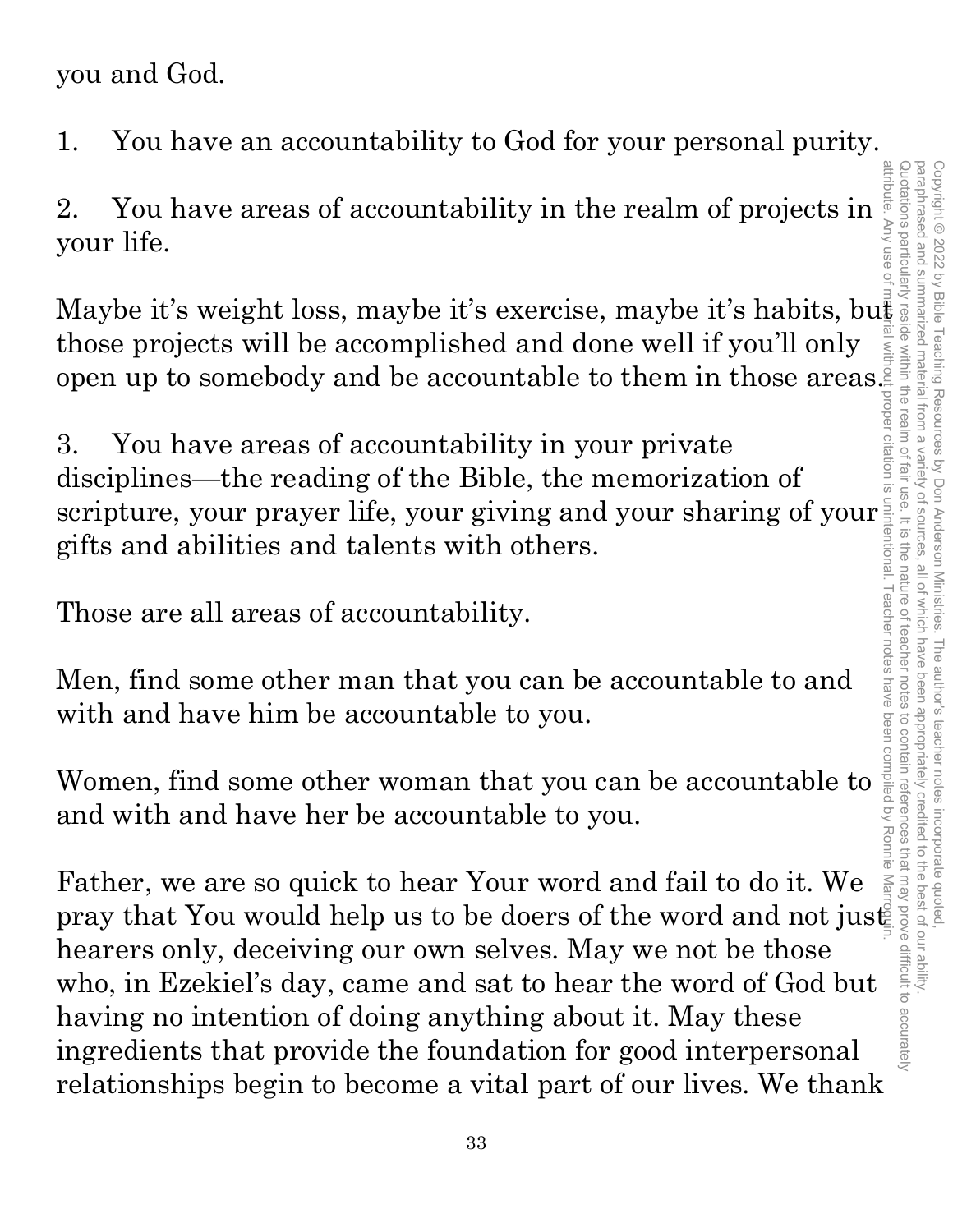You for the privilege of studying and sharing together. May we be more effective in our horizontal relationships because we've got a right relationship with You. In Jesus' name we pray. Amen.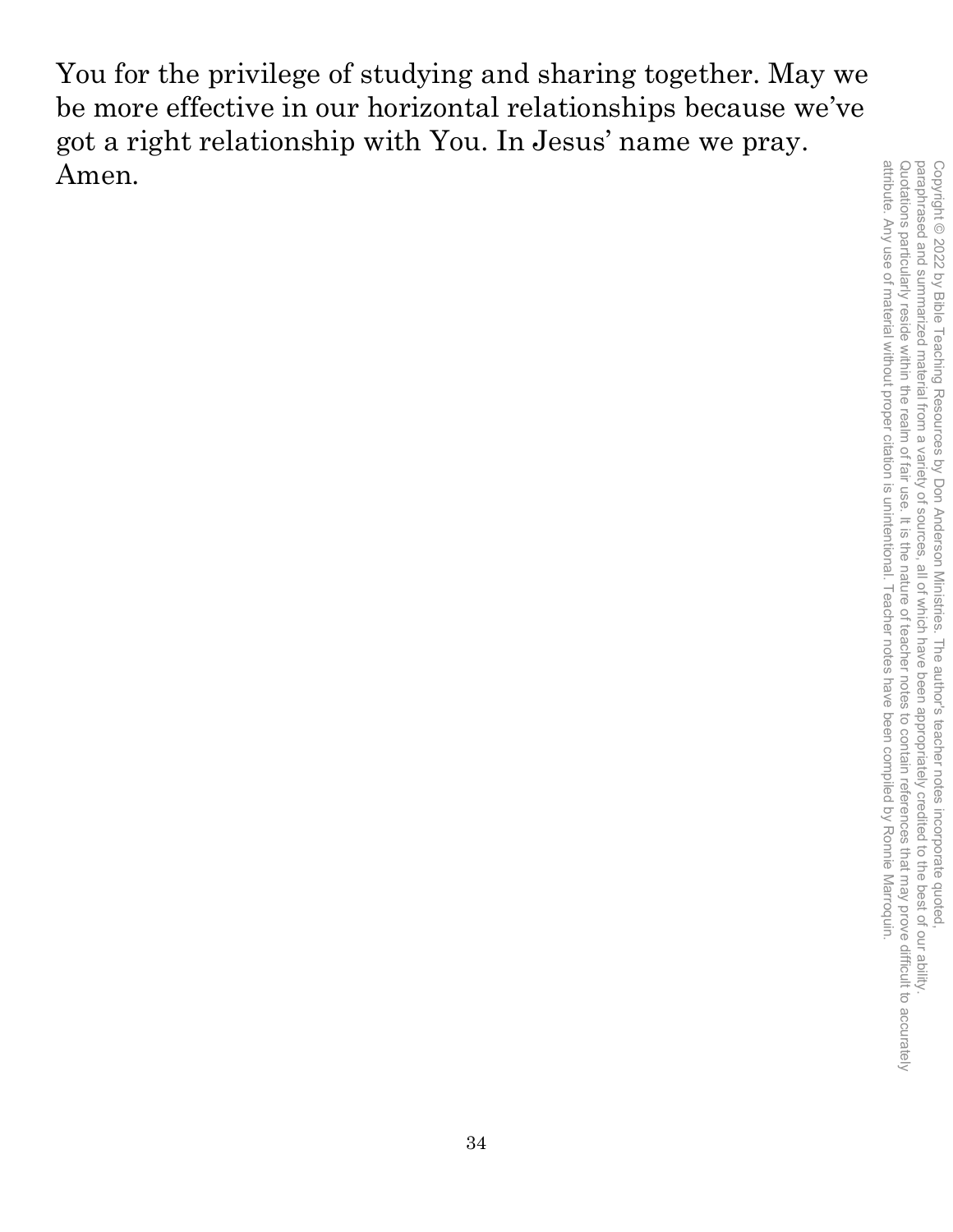# **SOLVING STRUGGLES**

# **In Interpersonal Relationships**

# **"Learning to Live, Love and Listen to Each Other"**

# **Ingredient #8: ACCOUNTABILITY – Matthew 25:1-46**

## **I. The Foolish and the Prudent Virgins – Matt. 25:1-13**

A. The Desire – verses 1-4

v. 1 Then the kingdom of heaven will be comparable to ten virgins, who took their lamps, and went out to meet the bridegroom.

v. 2 Now five of them were foolish, and five were prudent.

v. 3 For when the foolish took their lamps, they took no oil with them.

v. 4 But the prudent took oil in containers along with their lamps.

B. The Delay – verses 5-6

v. 5 Now while the bridegroom was delaying, they all became drowsy and were sleeping.

v. 6 But at midnight there arose a shout: 'Behold, the bridegroom! Come out to meet him!'

C. The Dilemma – verses 7-10

v. 7 Then all those virgins arose and trimmed their lamps.

v. 8 And the foolish said to the prudent: 'Give us some of your oil, for our lamps are going out.'

v. 9 But the prudent answered, saying, 'No, there may not be enough for us and you. Rather be going to those who are selling and buy for yourselves.'

# **NOTES**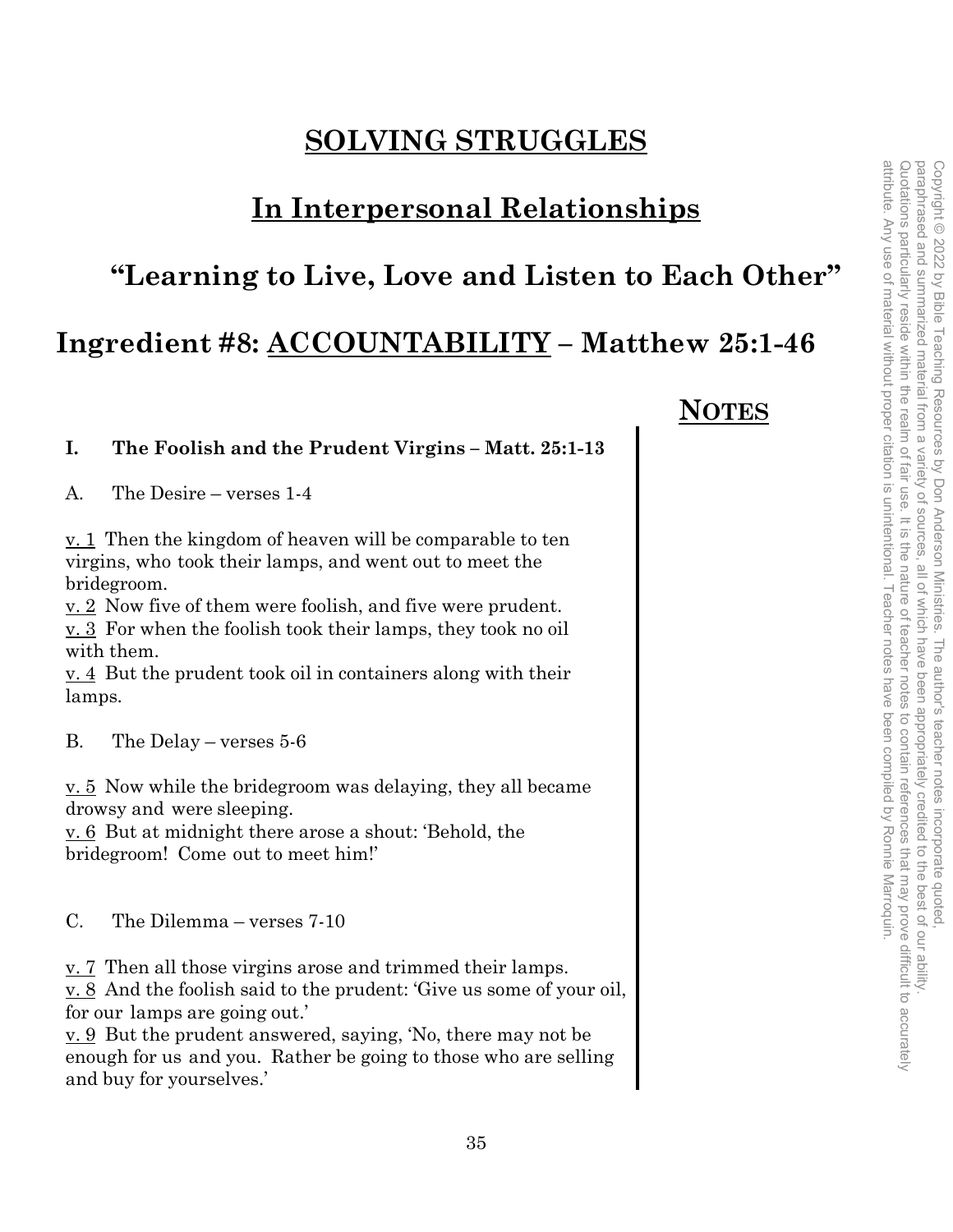v. 10 And while they were going away to make the purchase, the bridegroom came, and those who were prepared went in with him to the wedding feast; and the door was closed.

D. The Door – verses 11-13

 $\underline{v}$ . 11 And later the rest of the virgins are coming and saying: 'Lord! Lord! Open up for us!'

v. 12 But he answered and said, 'Truly I am saying to you, I am not knowing you.'

v. 13 Be ever on the watch therefore, because you are not knowing the day nor the hour.

## **II. The Story of the Talents – Matt. 25:14-30**

A. The Responsibility – verses 14-15

<u>v. 14</u> For it is just like a man about to go on a journey, who called his own slaves, and entrusted his possessions to them. v. 15 And to one he gave five talents, to another, two, and to another, one, each according to his own ability; and he went on his journey.

B. The Response – verses 16-18

v. 16 Immediately the one who had received the five talents, proceeded and worked with them and gained five others. <u>v. 17</u> In the same manner the one who had the two gained two others.

v. 18 But he who received the one went away and dug in the ground and hid his master's money.

C. The Return – verses 19-27

v. 19 Now after a long time, the master of those slaves is coming and is settling up accounts with them.

<u>v. 20</u> And the one who had received the five talents came up and brought five other talents, saying, 'Master, you entrusted five talents to me; see, I have gained five other talents.' v. 21 His master said to him: 'Well done! good and faithful slave, you were faithful over a few things, I will put you in charge of many things. Enter into the joy of your master.'

# **NOTES**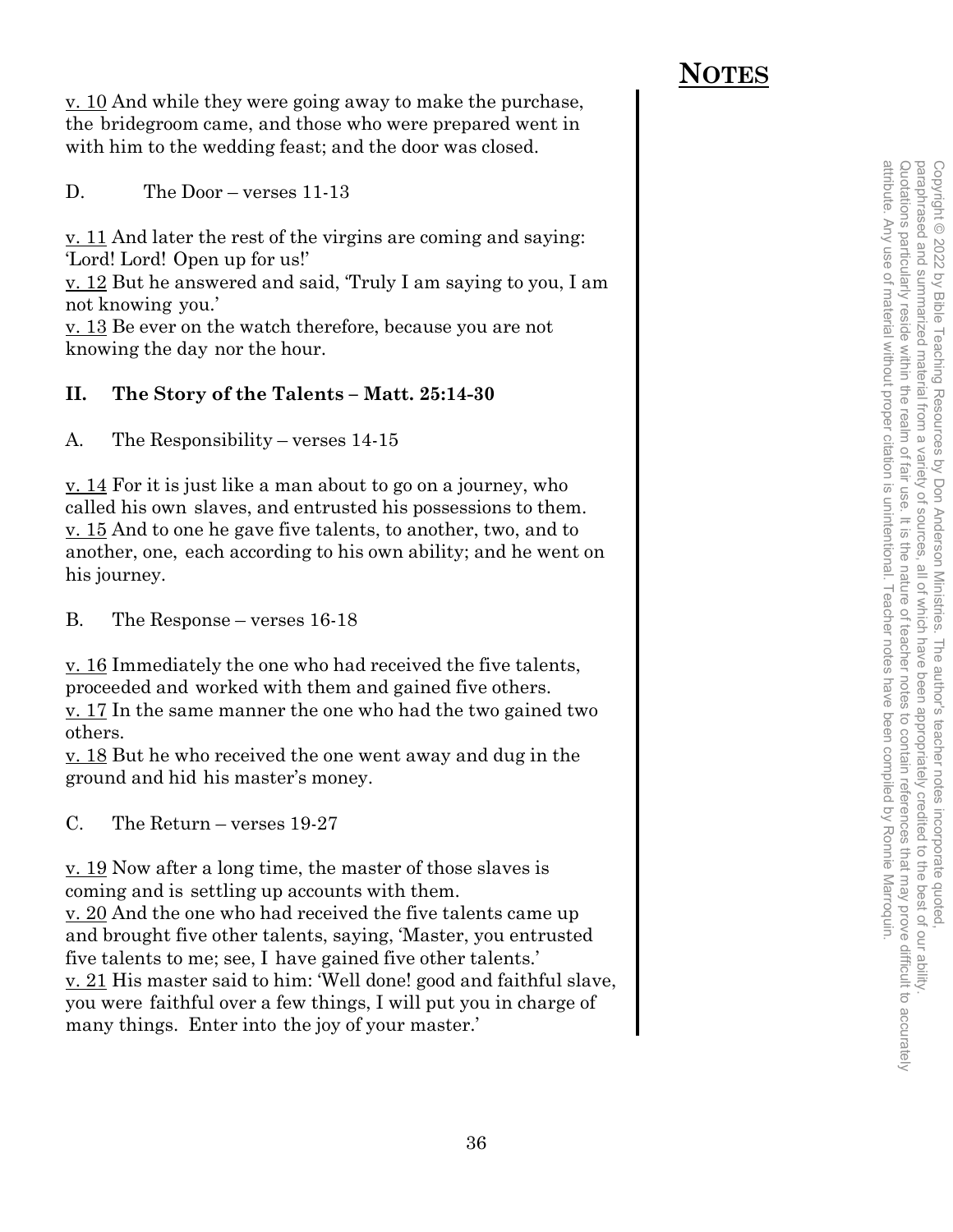# **NOTES**

v. 22 And he who had received two talents came up and said: 'Master, you entrusted to me two talents; see! I have gained two other talents.'

v. 23 His master said to him, 'Well done! good and faithful slave, you were faithful over a few things, I will put you in charge of many things; enter into the joy of your master.'

v. 24 And the one also who had received the one talent came up and said: 'Master, I knew you that you are a hard man, reaping where you did not sow, and gathering from where you scattered no seed.

v. 25 And being afraid and having gone off, I hid your talent in the ground; see! you are having what is yours.'

v. 26 But his master answering, said to him: 'You wicked and lazy slave, you know that I am harvesting where I did not sow, and gathering where I scattered no seed?

v. 27 Then you ought to have deposited my money with the bankers, and I having come, would receive back my money with interest.

D. The Reckoning – verses 28-30

v. 28 Therefore, take away the talent from him, and give it to the one who is having ten talents.'

v. 29 For to the one who is having more shall be given, and he will have a great abundance; and he who is not having, even what he is having shall be taken from him.

v. 30 And cast out the worthless slave into the outer darkness; in that place there shall be weeping and gnashing of teeth.

# **III. The Sheep and the Goats – Matt. 25:31-46**

A. The Coming – verses 31-33

v. 31 Now when the Son of Man comes in His glory and all the angels with him, then He will sit upon His throne of glory.

v. 32 And all the nations will be gathered before Him; and He shall separate them from one another, even as the shepherd is separating the sheep from the goats.

<u>v. 33</u> And He will stand the sheep on His right and goats on the left.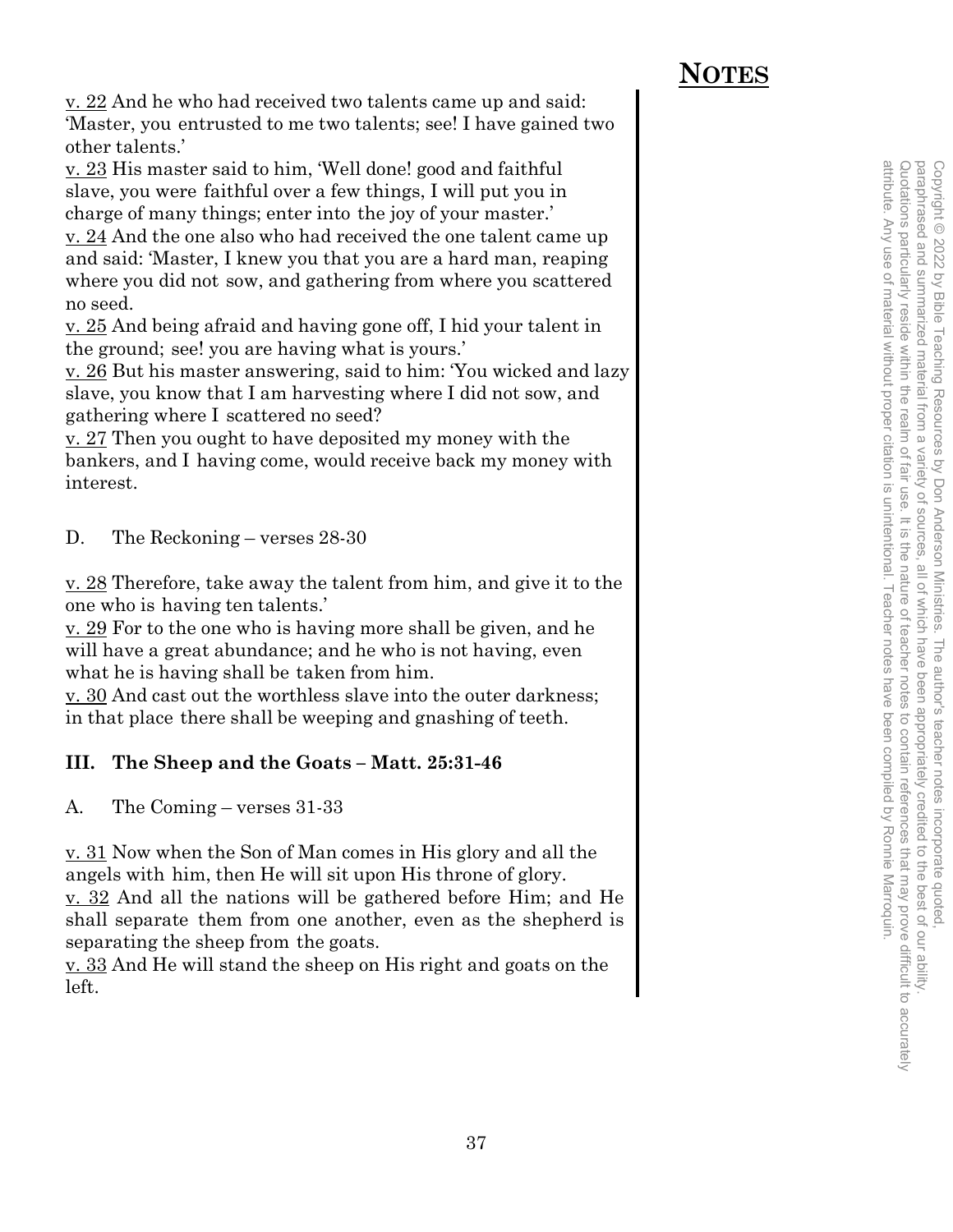### B. The Compassion – verses 34-40

v. 34 Then the King will say to those on His right, 'Come, you who are blessed of my Father, inherit the kingdom which has been prepared for you from the foundation of the world.

v. 35 For I was hungry, and you gave me to eat; I was thirsty, and you gave me drink; I was a stranger, and you invited me in; v. 36 naked and you clothed me; I was sick, and you looked after me; I was in prison, and you came to me.'

v. 37 Then the righteous ones will answer Him, saying: 'Lord, when did we see you hungering and feed you, or thirsting and give you drink?

v. 38 And when did we see you a stranger, and invite you in, or naked, and clothe you?

v. 39 And when did we see you sick or in prison and come to you?' v. 40 And answering, the King will say to them: 'Truly I am saying to you, to the extent that you did it to one of these my brethren, even the least of them, you did it to me.'

C. The Condemnation – verses 41-45

v. 41 Then He will also say to those on His left, 'Depart from me, you who have been doomed, into the eternal fire, which has been prepared for the devil and his angels.

v. 42 For I was a hungry, and you gave me nothing to eat; I was thirsty, and you gave me nothing to drink.

v. 43 I was a stranger, and you did not invite me in; naked and you did not clothe me; sick and in prison and you did not look after me.'

v. 44 Then they themselves also will answer, saying, 'Lord, when did we see you hungering or thirsting or a stranger or naked or sick or in prison and did not serve (help) you?

v. 45 Then He will answer them, saying: 'Truly I am saying to you, to the extent that you did not do it to one of the least of these, you did not do it to me.'

D. The Consignment – verse 46

v. 46 And these will go away into eternal punishment, but the righteous ones into life eternal."

# **NOTES**